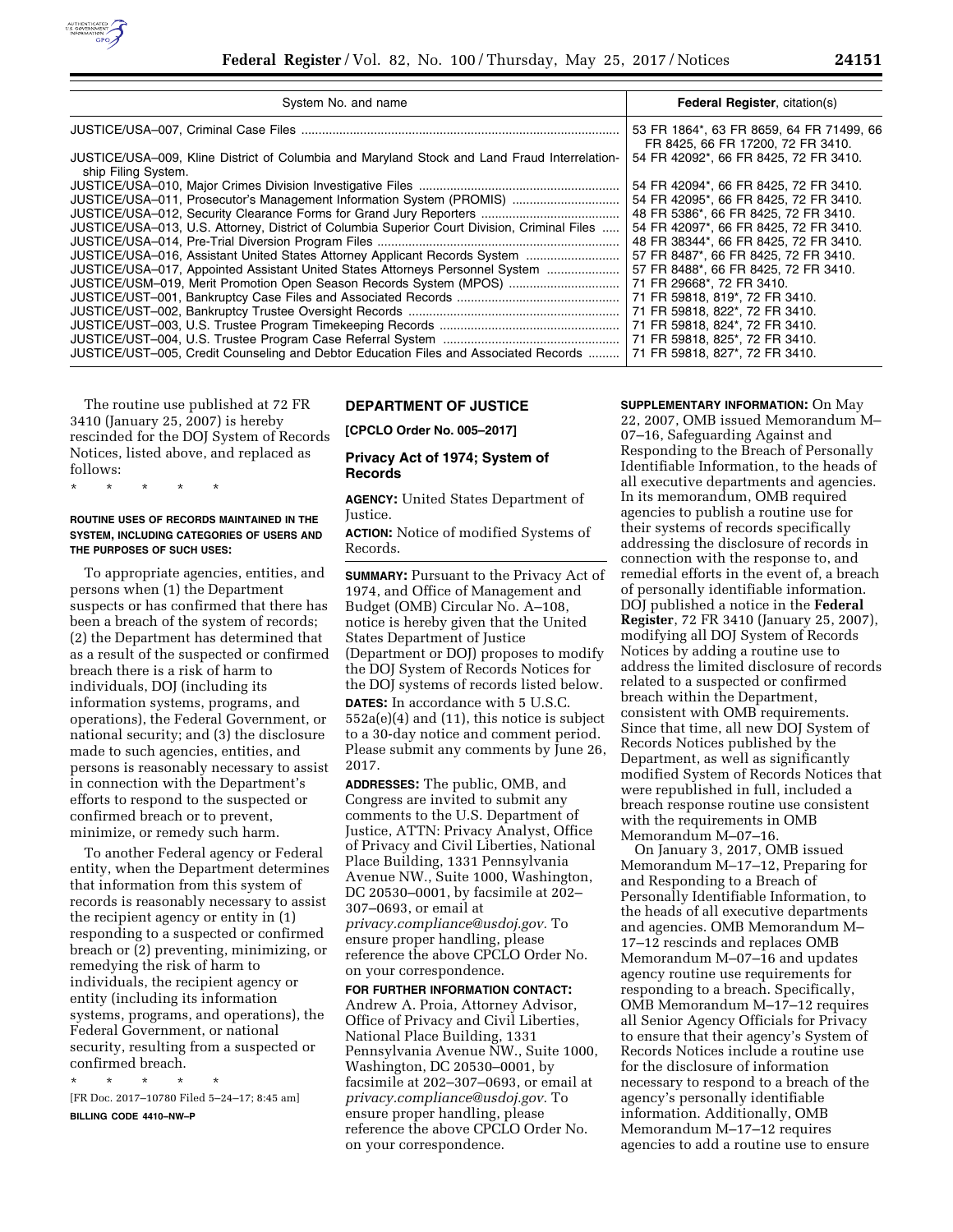that agencies are able to disclose records in their systems of records that may reasonably be needed by another agency in responding to a breach.

To satisfy the routine use requirements in OMB Memorandum M– 17–12, DOJ is issuing two notices in the **Federal Register** to modify all of the Department's System of Records Notices. The records maintained in many DOJ systems of records are still subject to the Department's blanket breach response routine use published at 72 FR 3410 (January 25, 2007). As a result, elsewhere in the **Federal Register**, the Department is rescinding 72 FR 3410 (January 25, 2007) and modifying all of the DOJ System of Records Notices for the DOJ systems of records still subject to the Department's blanket breach response routine use published at 72 FR 3410 (January 25, 2007). These System of Records Notices are not affected by this notice publication. The DOJ System of Records Notices for these DOJ systems of records are being modified separately to ensure continuity with their previous notice publications.

Pursuant to OMB Memorandum M– 17–12, Preparing for and Responding to a Breach of Personally Identifiable Information (January 3, 2017), this notice: (1) Revises the breach routine use for the DOJ systems of records, listed below; and (2) adds a new routine use to the DOJ systems of records, listed below, to ensure that the Department can assist another agency in responding to a confirmed or suspected breach, as appropriate. This notice also includes administrative clarifications to the security classification of two DOJ System of Records Notices for DOJ systems of records, one maintained by the International Criminal Police Organization (INTERPOL) Washington, United States National Central Bureau (USNCB), and the other by the Justice Management Division (JMD).

Other DOJ systems of records have been created or significantly modified since 72 FR 3410 (January 25, 2007) added the previous, OMB-required breach response routine use. The DOJ System of Records Notices for these DOJ systems of records incorporated the OMB Memorandum M–07–16 breach response routine use in their ''ROUTINE USES'' section, rather than relying on the routine use published at 72 FR 3410 (January 25, 2007). Specifically, these DOJ System of Records Notices are:

JUSTICE/DOJ–004, Freedom of Information Act, Privacy Act, and Mandatory Declassification Review Records;

JUSTICE/DOJ–013, Justice Federal Docket Management System [Justice FDMS];

JUSTICE/DOJ–014, Department of Justice Employee Directory Systems;

JUSTICE/DOJ–015, Department of Justice Employee Assistance Program (EAP) Records;

JUSTICE/DOJ–016, Debt Collection Enforcement System;

JUSTICE/DOJ–017, Department of Justice, Giglio Information Files;

JUSTICE/COPS–002, COPS Online Ordering System;

JUSTICE/CRM–001, Central Criminal Division Index File and Associated Records;

JUSTICE/CRM–029, United States Victims of State Sponsored Terrorism Fund (USVSSTF) File System;

JUSTICE/DEA–008, Investigative Reporting and Filing System;

JUSTICE/FBI–009, The Next Generation Identification (NGI) System;

JUSTICE/FBI–019, Terrorist Screening Records Center (TSRS);

JUSTICE/FBI–020, Law Enforcement National Data Exchange System (NDEX);

JUSTICE/FBI–022, FBI Data Warehouse System;

JUSTICE/INTERPOL–001, INTERPOL-United States National Central Bureau

(USNCB) Records System;

JUSTICE/JMD–003, Department of Justice Payroll System;

JUSTICE/NSD–001, Foreign Intelligence and Counterintelligence Records System;

JUSTICE/NSD–002, Registration and Informational Material Files Under the Foreign Agents Registration Act of 1938;

JUSTICE/NSD–003, Registration Files of Individuals Who Have Knowledge of, or Have Received Instruction or Assignment in, Espionage, Counterespionage, or Sabotage Service or Tactics of a Foreign Government or of a Foreign Political Party;

JUSTICE/OCDETF–001, Organized Crime Drug Enforcement Task Forces Management Information System;

JUSTICE/OCDETF–002, Organized Crime Drug Enforcement Task Force Fusion Center and International Organized Crime Intelligence and Operations Center System;

JUSTICE/OIG–001, Office of the Inspector General Investigative Records;

JUSTICE/OPA–001, Executive Clemency Case Files/Executive Clemency Tracking System;

JUSTICE/OPR–001, Office of Professional Responsibility Record Index;

JUSTICE/OVW–001, Peer Reviewer Database;

JUSTICE/USM–001, U.S. Marshals Service Badge & Credentials File;

JUSTICE/USM-002, Internal Affairs System;

JUSTICE/USM–004, Special Deputation Files;

JUSTICE/USM–005, U.S. Marshals Service Prisoner Processing and Population Management-Prisoner Tracking System (PPM–PTS);

JUSTICE/USM–006, United States Marshals Service Training Files;

JUSTICE/USM–007, Warrant Information Network (WIN);

JUSTICE/USM–008, Witness Security Files Information System;

JUSTICE/USM–009, Inappropriate Communications—Threat Information System;

JUSTICE/USM–010, Judicial Facility Security Index System;

JUSTICE/USM–011, Judicial Protection Information System;

JUSTICE/USM–013, U.S. Marshals Service Administrative Proceedings, Claims and Civil Litigation Files;

JUSTICE/USM–016, U.S. Marshals Service (USMS) Key Control Record System;

JUSTICE/USM–017, Judicial Security Staff Inventory; and

JUSTICE/USM–018, United States Marshals Service Alternative Dispute Resolution (ADR) Files and Database Tracking System.

This notice modifies the ''ROUTINE USES'' section of the DOJ System of Records Notices, listed above. Additionally, this notice includes an administrative change to an INTERPOL System of Records Notice titled, JUSTICE/INTERPOL–001, ''INTERPOL-United States National Central Bureau (USNCB) Records System,'' last published in full at 75 FR 27821 (May 18, 2010), and a JMD System of Records Notice titled, JUSTICE/JMD–003, ''Department of Justice Payroll System,'' last published in full at 69 FR 107 (January 2, 2004). This notice adds the ''SECURITY CLASSIFICATION'' section to both DOJ System of Records Notices. This section was not previously published in these System of Records Notices.

In accordance with 5 U.S.C. 552a(r), the Department has provided a report to OMB and to Congress on this notice of modified systems of records.

Dated: May 19, 2017.

#### **Peter A. Winn,**

*Acting Chief Privacy and Civil Liberties Officer, United States Department of Justice.* 

# **JUSTICE/DOJ–004**

#### **SYSTEM NAME AND NUMBER:**

JUSTICE/DOJ–004, Freedom of Information Act, Privacy Act, and Mandatory Declassification Review Records.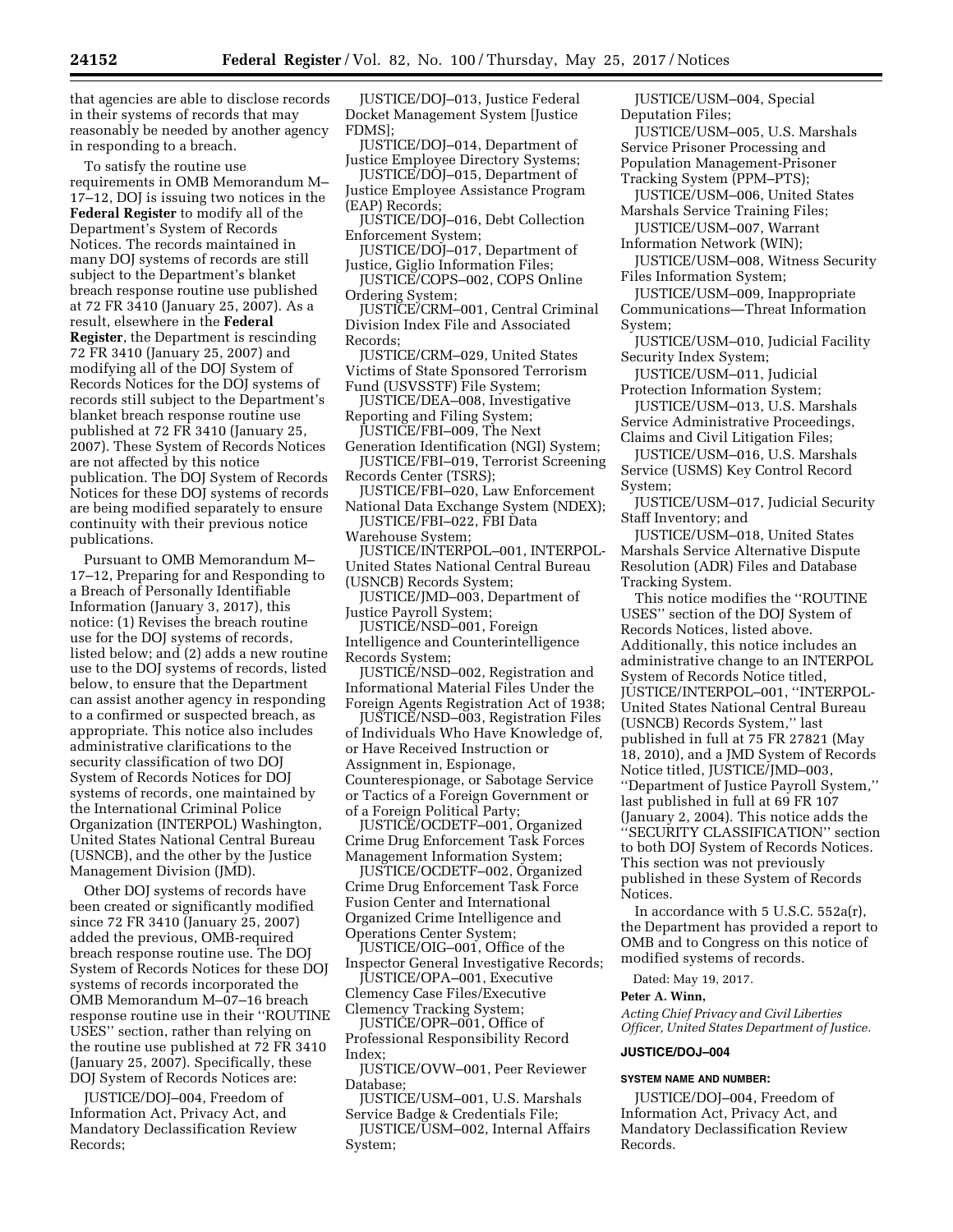### **SECURITY CLASSIFICATION:**

Unclassified and classified information.

#### **SYSTEM LOCATION:**

United States Department of Justice, 950 Pennsylvania Ave. NW., Washington, DC 20530–0001, and other Department of Justice offices throughout the country.

#### **SYSTEM MANAGER(S) AND ADDRESS:**

Chief of Staff, Office of Information Policy, United States Department of Justice, 950 Pennsylvania Avenue NW., Washington, DC 20530–0001.

\* \* \* \* \*

#### **ROUTINE USES OF RECORDS MAINTAINED IN THE SYSTEM, INCLUDING CATEGORIES OF USERS AND THE PURPOSES OF SUCH USES:**

\* \* \* \* \*

[Revise routine use (p) as follows:] (p) To appropriate agencies, entities, and persons when (1) the Department suspects or has confirmed that there has been a breach of the system of records; (2) the Department has determined that as a result of the suspected or confirmed breach there is a risk of harm to individuals, DOJ (including its information systems, programs, and operations), the Federal Government, or national security; and (3) the disclosure made to such agencies, entities, and persons is reasonably necessary to assist in connection with the Department's efforts to respond to the suspected or confirmed breach or to prevent, minimize, or remedy such harm.

\* \* \* \* \* [Add routine use (r) as follows:] (r) To another Federal agency or Federal entity, when the Department determines that information from this system of records is reasonably necessary to assist the recipient agency or entity in (1) responding to a suspected or confirmed breach or (2) preventing, minimizing, or remedying the risk of harm to individuals, the recipient agency or entity (including its information systems, programs, and operations), the Federal Government, or national security, resulting from a suspected or confirmed breach.

\* \* \* \* \*

# **HISTORY:**

77 FR 26580 (May 4, 2012): Last published in full.

# **JUSTICE/DOJ–013**

#### **SYSTEM NAME AND NUMBER:**

JUSTICE/DOJ–013, Justice Federal Docket Management System [Justice FDMS].

#### **SECURITY CLASSIFICATION:**

None.

#### **SYSTEM LOCATION:**

U.S. Department of Justice, 950 Pennsylvania Ave. NW., Washington, DC 20530 and other Department of Justice offices.

#### **SYSTEM MANAGER(S) AND ADDRESS:**

*Technical Issues:* Justice Department, Deputy Chief Information Officer for EGovernment, Office of the Chief Information Officer, United States Department of Justice, 950 Pennsylvania Avenue NW., RFK Main Building, Washington, DC 20530.

*Policy Issues:* Justice Department FDMS Policies System Administrator, Office of Legal Policy, United States Department of Justice, 950 Pennsylvania Avenue NW., RFK Main Building, Washington, DC 20530.

*Component Managers* can be contacted through the Department's System Managers.

\* \* \* \* \*

\* \* \* \* \*

# **ROUTINE USES OF RECORDS MAINTAINED IN THE SYSTEM, INCLUDING CATEGORIES OF USERS AND THE PURPOSES OF SUCH USES:**

[Revise routine use N. and add routine use M. as follows:]

N. To appropriate agencies, entities, and persons when (1) the Department suspects or has confirmed that there has been a breach of the system of records; (2) the Department has determined that as a result of the suspected or confirmed breach there is a risk of harm to individuals, DOJ (including its information systems, programs, and operations), the Federal Government, or national security; and (3) the disclosure made to such agencies, entities, and persons is reasonably necessary to assist in connection with the Department's efforts to respond to the suspected or confirmed breach or to prevent, minimize, or remedy such harm.

M. To another Federal agency or Federal entity, when the Department determines that information from this system of records is reasonably necessary to assist the recipient agency or entity in (1) responding to a suspected or confirmed breach or (2) preventing, minimizing, or remedying the risk of harm to individuals, the recipient agency or entity (including its information systems, programs, and operations), the Federal Government, or national security, resulting from a suspected or confirmed breach.

# **HISTORY:**

72 FR 12196 (March 15, 2007): Last published in full.

\* \* \* \* \*

#### **JUSTICE/DOJ–014**

#### **SYSTEM NAME AND NUMBER:**

JUSTICE/DOJ–014, Department of Justice Employee Directory Systems.

#### **SECURITY CLASSIFICATION:**

Sensitive But Unclassified Information and/or Controlled Unclassified Information.

### **SYSTEM LOCATION:**

United States Department of Justice, 950 Pennsylvania Ave. NW., Washington, DC 20530–0001, and other Department of Justice offices throughout the United States and abroad.

#### **SYSTEM MANAGER(S) AND ADDRESS:**

\* \* \* \* \*

\* \* \* \* \*

Director, Office of Privacy and Civil Liberties, Department of Justice, National Place Building, 1331 Pennsylvania Avenue NW., Suite 940, Washington, DC 20530.

**ROUTINE USES OF RECORDS MAINTAINED IN THE SYSTEM, INCLUDING CATEGORIES OF USERS AND THE PURPOSES OF SUCH USES:** 

[Revise routine use (f) as follows:] (f) To appropriate agencies, entities, and persons when (1) the Department suspects or has confirmed that there has been a breach of the system of records; (2) the Department has determined that as a result of the suspected or confirmed breach there is a risk of harm to individuals, DOJ (including its information systems, programs, and operations), the Federal Government, or national security; and (3) the disclosure made to such agencies, entities, and persons is reasonably necessary to assist in connection with the Department's efforts to respond to the suspected or confirmed breach or to prevent, minimize, or remedy such harm.

\* \* \* \* \* [Add routine use (l) as follows:] (l) To another Federal agency or Federal entity, when the Department determines that information from this system of records is reasonably necessary to assist the recipient agency or entity in (1) responding to a suspected or confirmed breach or (2) preventing, minimizing, or remedying the risk of harm to individuals, the recipient agency or entity (including its information systems, programs, and operations), the Federal Government, or national security, resulting from a suspected or confirmed breach.

\* \* \* \* \*

#### **HISTORY:**

74 FR 57194 (November 4, 2009): Last published in full.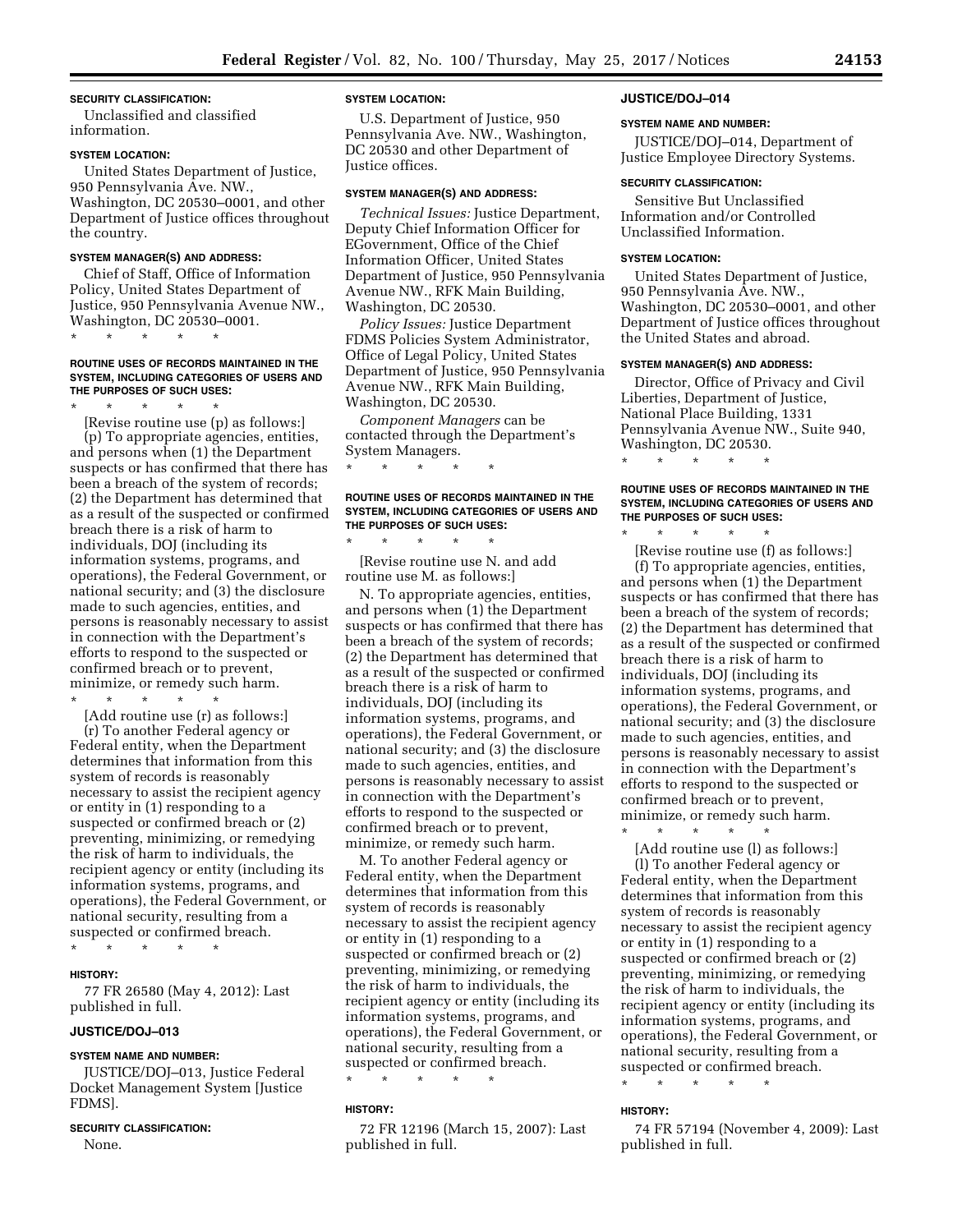# **JUSTICE/DOJ–015**

# **SYSTEM NAME AND NUMBER:**

JUSTICE/DOJ–015, Department of Justice Employee Assistance Program (EAP) Records.

# **SECURITY CLASSIFICATION:**

Unclassified.

# **SYSTEM LOCATION:**

Employee Assistance Program (EAP) records are located at the U.S. Department of Justice, 1331 Pennsylvania Avenue NW., Washington, DC 20530, and other Department of Justice (DOJ) offices throughout the country. For those components that operate component-specific EAPs, records are located at the component's primary location and/or its field division sites. The main address for each DOJ component is posted on the DOJ Web site, *[www.justice.gov.](http://www.justice.gov)* EAP records for components that utilize contractors in providing EAP services may also be maintained by such contractors, on behalf of the Department, at the contractor's location. To determine the location of particular EAP records, contact the appropriate EAP Privacy Act system manager, whose contact information is listed below in the System Managers and Addresses section.

# **SYSTEM MANAGER(S) AND ADDRESS:**

EAP records are located at various DOJ-operated and contractor-operated facilities. Six components of the DOJ operate component-specific EAPs. The primary Privacy Act system manager and address for component-specific EAPs are as follows:

*ATF:* EAP Administrator, Human Resources Division, Bureau of Alcohol, Tobacco, Firearms, and Explosives, 99 New York Ave. NE., Washington, DC 20226.

*DEA:* EAP Administrator, Drug Enforcement Administration, 8701 Morrissette Drive, Springfield, VA 22152.

*EOUSA:* EAP Administrator, Executive Office for United States Attorneys, 600 E St. NW., Room 2800, Washington, DC 20530.

*FBI:* EAP Administrator, Federal Bureau of Investigation, 935 Pennsylvania Ave. NW., Room 10190, Washington, DC 20535–0001.

*BOP:* EAP Administrator, Federal Bureau of Prisons, 320 First St. NW., Room HOLC–871, Washington, DC 20534.

*USMS:* EAP Administrator, United States Marshals Service, Room 750, CS– 3, Washington, DC 20530.

For all other DOJ components, the primary Privacy Act system manager and address is EAP Administrator, Justice Management Division, U.S. Department of Justice, 1331 Pennsylvania Ave. NW., Suite 1055, Washington, DC 20530.

\* \* \* \* \*

### **ROUTINE USES OF RECORDS MAINTAINED IN THE SYSTEM, INCLUDING CATEGORIES OF USERS AND THE PURPOSES OF SUCH USES:**

\* \* \* \* \* [Revise routine use (i) and add routine use (j) as follows:]

(i) To appropriate agencies, entities, and persons when (1) the Department suspects or has confirmed that there has been a breach of the system of records; (2) the Department has determined that as a result of the suspected or confirmed breach there is a risk of harm to individuals, DOJ (including its information systems, programs, and operations), the Federal Government, or national security; and (3) the disclosure made to such agencies, entities, and persons is reasonably necessary to assist in connection with the Department's efforts to respond to the suspected or confirmed breach or to prevent, minimize, or remedy such harm.

(j) To another Federal agency or Federal entity, when the Department determines that information from this system of records is reasonably necessary to assist the recipient agency or entity in (1) responding to a suspected or confirmed breach or (2) preventing, minimizing, or remedying the risk of harm to individuals, the recipient agency or entity (including its information systems, programs, and operations), the Federal Government, or national security, resulting from a suspected or confirmed breach.

\* \* \* \* \*

#### **HISTORY:**

77 FR 5570 (February 3, 2012): Last published in full.

# **JUSTICE/DOJ–016**

#### **SYSTEM NAME AND NUMBER:**

JUSTICE/DOJ–016, Debt Collection Enforcement System.

#### **SECURITY CLASSIFICATION:**

Unclassified.

#### **SYSTEM LOCATION:**

The Justice Data Center, Rockville, MD 20854; and the DOJ components and offices throughout the country that have debt collection and enforcement records and/or responsibilities, including the Antitrust Division, the Civil Division, the Civil Rights Division, the Criminal Division, the Justice Management Division (JMD) Debt Collection Management Staff (DCM), the Executive Office for United States Attorneys (EOUSA), the Environment and Natural Resources Division (ENRD), and the Tax Division. Records may also reside in offices of private counsel retained by DOJ pursuant to contract (contract private counsel) to assist with debt collection.

#### **SYSTEM MANAGER(S) AND ADDRESS:**

*For Debt Collection Management Staff/JMD information contact:* FOIA/ PA Contact, DOJ/Justice Management Division, 950 Pennsylvania Avenue NW., Room 1111, Washington, DC 20530–0001.

*For Antitrust Division information contact:* FOIA/PA Unit, DOJ/Antitrust Division, Liberty Square Building, Suite 1000, 450 Fifth Street NW., Washington, DC 20530–0001.

*For Civil Division information contact:* FOIA/PA Office, DOJ/Civil Division, Room 7304, 20 Massachusetts Avenue NW., Washington, DC 20530– 0001.

*For Civil Rights Division information contact:* FOIA/PA Branch, DOJ/Civil Rights Division, 950 Pennsylvania Avenue NW., BICN, Washington, DC 20530–0001.

*For Criminal Division information contact:* FOIA/PA Unit, DOJ/Criminal Division, Keeney Building, Suite 1127, Washington, DC 20530–0001.

*For Environment and Natural Resources Division information contact:*  FOIA/PA Office, Law and Policy Section, DOJ/ENRD, P.O. Box 4390, Ben Franklin Station, Washington, DC 20044–4390.

*For Executive Office for United States Attorneys (United States Attorneys Offices) information contact:* FOIA/PA Staff, DOJ/EOUSA, 600 E Street NW., Room 7300, Washington, DC 20530– 0001. Contact information for the individual United States Attorneys Offices in the 94 Federal judicial districts nationwide can be located at *[www.usdoj.gov/usao.](http://www.usdoj.gov/usao)* 

*For Tax Division information contact:*  Assistant Attorney General, Tax Division, U.S. Department of Justice, 950 Pennsylvania Avenue NW., Washington, DC 20530.

\* \* \* \* \*

# **ROUTINE USES OF RECORDS MAINTAINED IN THE SYSTEM, INCLUDING CATEGORIES OF USERS AND THE PURPOSES OF SUCH USES:**

\* \* \* \* \* [Revise routine use (s) as follows:] (s) To appropriate agencies, entities, and persons when (1) the Department suspects or has confirmed that there has been a breach of the system of records; (2) the Department has determined that as a result of the suspected or confirmed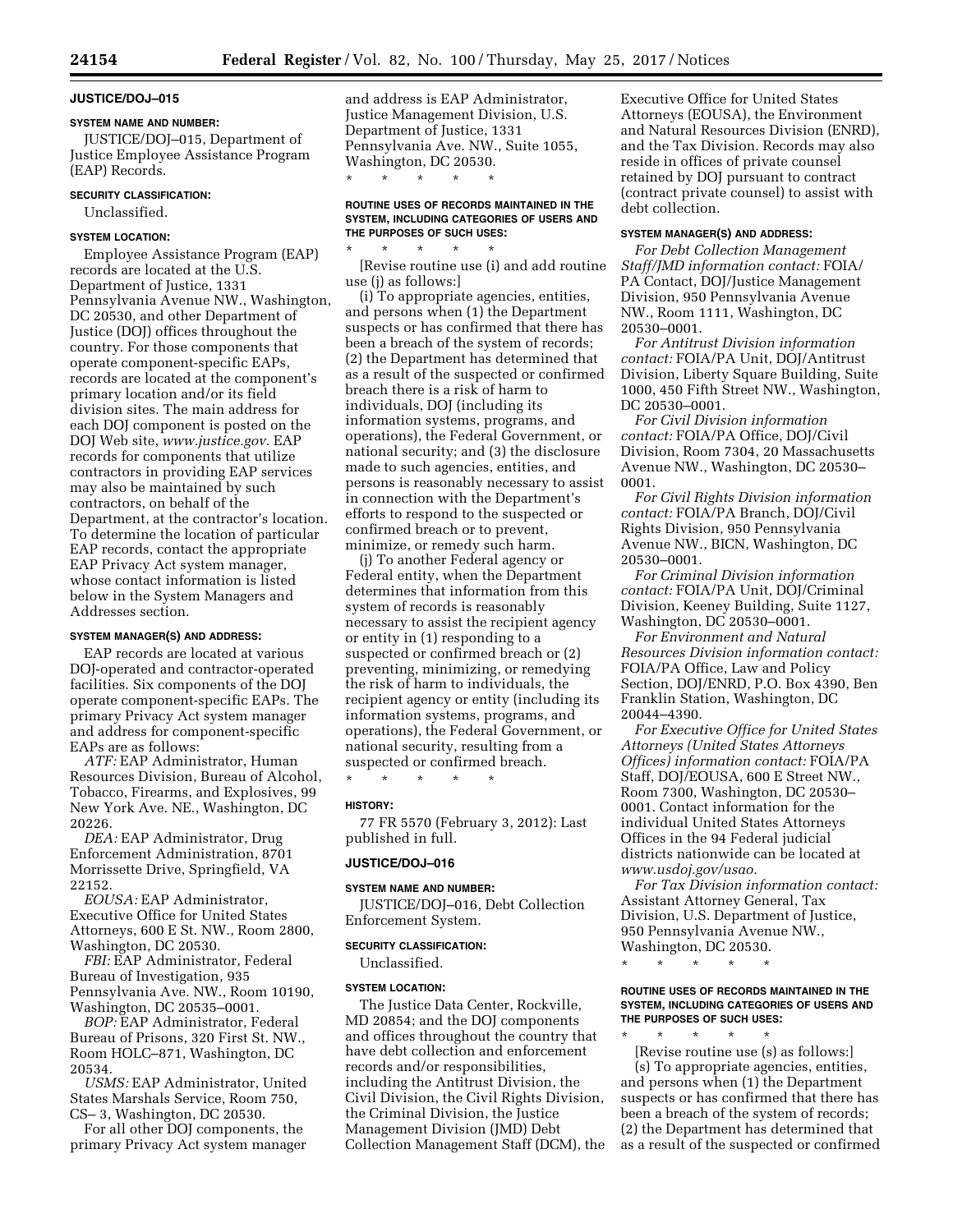breach there is a risk of harm to individuals, DOJ (including its information systems, programs, and operations), the Federal Government, or national security; and (3) the disclosure made to such agencies, entities, and persons is reasonably necessary to assist in connection with the Department's efforts to respond to the suspected or confirmed breach or to prevent, minimize, or remedy such harm.

\* \* \* \* \* [Add routine use (v) as follows:]

(v) To another Federal agency or Federal entity, when the Department determines that information from this system of records is reasonably necessary to assist the recipient agency or entity in (1) responding to a suspected or confirmed breach or (2) preventing, minimizing, or remedying the risk of harm to individuals, the recipient agency or entity (including its information systems, programs, and operations), the Federal Government, or national security, resulting from a suspected or confirmed breach.

\* \* \* \* \*

# **HISTORY:**

77 FR 9965 (February 21, 2012): Last published in full; and 80 FR 14407 (March 19, 2012):

Modified to add routine uses.

# **JUSTICE/DOJ–017**

#### **SYSTEM NAME AND NUMBER:**

JUSTICE/DOJ–017, Department of Justice, Giglio Information Files.

# **SECURITY CLASSIFICATION:**

Unclassified.

#### **SYSTEM LOCATION:**

Records in this system are located at United States Attorneys' Offices and Department of Justice litigating sections with authority to prosecute criminal cases (''DOJ prosecuting offices'') as well as the Federal Bureau of Investigation, the Drug Enforcement Administration, the Bureau of Alcohol, Tobacco, Firearms and Explosives, the United States Marshals Service, the Office of the Inspector General, and the Office of Professional Responsibility (''DOJ investigative agencies''). For office locations, see *[http://](http://www.justice.gov)  [www.justice.gov](http://www.justice.gov)* and the Web sites for DOJ prosecuting offices and investigative agencies.

#### **SYSTEM MANAGER(S) AND ADDRESS:**

The system managers for this system are the *Giglio* Requesting Official within each DOJ prosecuting office and the Agency Official within each DOJ investigative agency, as those officials are defined in Section 9–5.100 of the

United States Attorneys' Manual. For office locations, see *[www.justice.gov](http://www.justice.gov)* and the Web sites for DOJ prosecuting offices and investigative agencies. \* \* \* \* \*

#### **ROUTINE USES OF RECORDS MAINTAINED IN THE SYSTEM, INCLUDING CATEGORIES OF USERS AND THE PURPOSES OF SUCH USES:**  \* \* \* \* \*

[Revise routine use (l) as follows:] (l) To appropriate agencies, entities, and persons when (1) the Department suspects or has confirmed that there has been a breach of the system of records; (2) the Department has determined that as a result of the suspected or confirmed breach there is a risk of harm to individuals, DOJ (including its information systems, programs, and operations), the Federal Government, or national security; and (3) the disclosure made to such agencies, entities, and persons is reasonably necessary to assist in connection with the Department's efforts to respond to the suspected or confirmed breach or to prevent, minimize, or remedy such harm.

[Add routine use (n) as follows:] (n) To another Federal agency or Federal entity, when the Department determines that information from this system of records is reasonably necessary to assist the recipient agency or entity in (1) responding to a suspected or confirmed breach or (2) preventing, minimizing, or remedying the risk of harm to individuals, the recipient agency or entity (including its information systems, programs, and operations), the Federal Government, or national security, resulting from a suspected or confirmed breach.

\* \* \* \* \*

\* \* \* \* \*

#### **HISTORY:**

80 FR 16025 (March 26, 2015): Last published in full.

# **JUSTICE/COPS–002**

**SYSTEM NAME AND NUMBER:**  JUSTICE/COPS–002, COPS Online Ordering System.

# **SECURITY CLASSIFICATION:**

Unclassified.

#### **SYSTEM LOCATION:**

Records are maintained at two locations where the Community Oriented Policing Services (COPS) Office operations are supported: 145 N Street NE., Washington, DC 20530, and 1151–D Seven Locks Road, Rockville, MD 20854. Contact information is listed on the COPS Internet Web site, *[https://](https://www.cops.usdoj.gov/)  [www.cops.usdoj.gov/.](https://www.cops.usdoj.gov/)* 

# **SYSTEM MANAGER(S) AND ADDRESS:**

Information Technology Operations Manager, COPS Office, 145 N Street NE., Washington, DC 20530.

\* \* \* \* \*

\* \* \* \* \*

# **ROUTINE USES OF RECORDS MAINTAINED IN THE SYSTEM, INCLUDING CATEGORIES OF USERS AND THE PURPOSES OF SUCH USES:**

[Revise routine use D. as follows:] D. To appropriate agencies, entities, and persons when (1) the Department suspects or has confirmed that there has been a breach of the system of records; (2) the Department has determined that as a result of the suspected or confirmed breach there is a risk of harm to individuals, DOJ (including its information systems, programs, and operations), the Federal Government, or national security; and (3) the disclosure made to such agencies, entities, and persons is reasonably necessary to assist in connection with the Department's efforts to respond to the suspected or confirmed breach or to prevent, minimize, or remedy such harm.

\* \* \* \* \* [Add routine use J. as follows:] J. To another Federal agency or Federal entity, when the Department determines that information from this system of records is reasonably necessary to assist the recipient agency or entity in (1) responding to a suspected or confirmed breach or (2) preventing, minimizing, or remedying the risk of harm to individuals, the recipient agency or entity (including its information systems, programs, and operations), the Federal Government, or national security, resulting from a suspected or confirmed breach.

\* \* \* \* \*

#### **HISTORY:**

77 FR 28898 (May 16, 2012): Last published in full.

### **JUSTICE/CRM–001**

### **SYSTEM NAME AND NUMBER:**

JUSTICE/CRM–001, Central Criminal Division Index File and Associated Records.

# **SECURITY CLASSIFICATION:**

The system itself is, in whole sensitive and in part, classified to protect national security/foreign policy material. Within the unclassified part, items or records may have Limited Official Use or national security/foreign policy classifications.

# **SYSTEM LOCATION:**

U.S. Department of Justice, Criminal Division, Washington, DC 20530–0001 or a National Archives and Records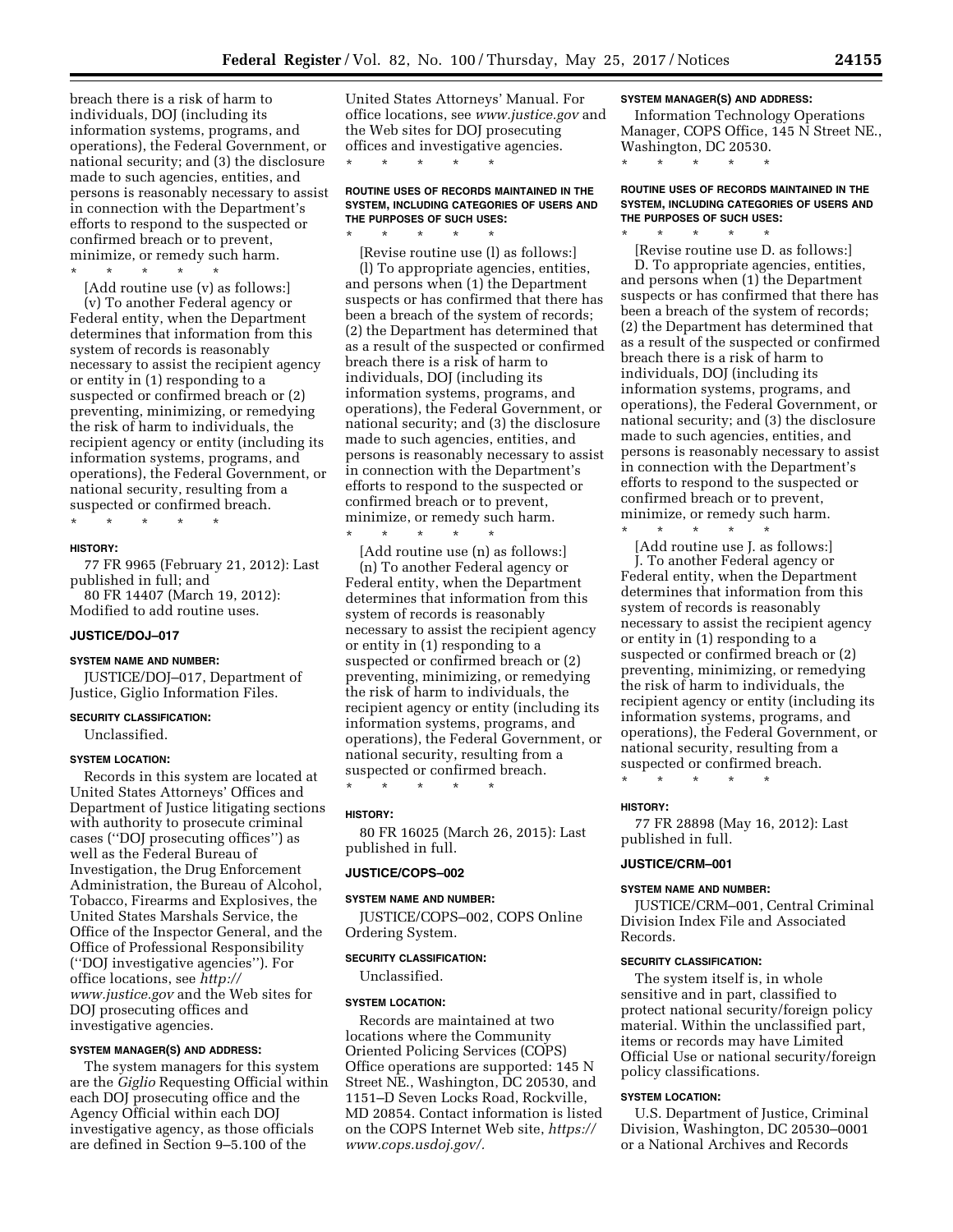Administration (NARA) Regional Records Center.

# **SYSTEM MANAGER(S) AND ADDRESS:**

Assistant Attorney General, Criminal Division, U.S. Department of Justice, 950 Pennsylvania Avenue NW., Washington, DC 20530–0001. \* \* \* \* \*

# **ROUTINE USES OF RECORDS MAINTAINED IN THE SYSTEM, INCLUDING CATEGORIES OF USERS AND THE PURPOSES OF SUCH USES:**

\* \* \* \* \* [Revise routine use (23) and add routine use (24) as follows:]

(23) To appropriate agencies, entities, and persons when (1) the Department suspects or has confirmed that there has been a breach of the system of records; (2) the Department has determined that as a result of the suspected or confirmed breach there is a risk of harm to individuals, DOJ (including its information systems, programs, and operations), the Federal Government, or national security; and (3) the disclosure made to such agencies, entities, and persons is reasonably necessary to assist in connection with the Department's efforts to respond to the suspected or confirmed breach or to prevent, minimize, or remedy such harm.

(24) To another Federal agency or Federal entity, when the Department determines that information from this system of records is reasonably necessary to assist the recipient agency or entity in (1) responding to a suspected or confirmed breach or (2) preventing, minimizing, or remedying the risk of harm to individuals, the recipient agency or entity (including its information systems, programs, and operations), the Federal Government, or national security, resulting from a suspected or confirmed breach.

#### **HISTORY:**

72 FR 44182 (August 7, 2007): Last published in full.

#### **JUSTICE/CRM–029**

#### **SYSTEM NAME AND NUMBER:**

\* \* \* \* \*

JUSTICE/CRM–029, United States Victims of State Sponsored Terrorism Fund (USVSSTF) File System.

#### **SECURITY CLASSIFICATION:**

Unclassified.

# **SYSTEM LOCATION:**

Records in this system are located at: U.S. Department of Justice, Criminal Division, 950 Pennsylvania Avenue NW., Washington, DC 20530; Federal Records Center, Suitland, MD 20409, 5151 Blazer Parkway, Suite A, Dublin,

OH 43017; and 1985 Marcus Avenue, Suite 200, Lake Success, NY 11042.

# **SYSTEM MANAGER(S) AND ADDRESS:**

Assistant Attorney General, Criminal Division, U.S. Department of Justice, 950 Pennsylvania Avenue NW., Washington, DC 20503–0001. \* \* \* \* \*

### **ROUTINE USES OF RECORDS MAINTAINED IN THE SYSTEM, INCLUDING CATEGORIES OF USERS AND THE PURPOSES OF SUCH USES:**

\* \* \* \* \*

[Revise routine use (i) as follows:] (i) To appropriate agencies, entities, and persons when (1) the Department suspects or has confirmed that there has been a breach of the system of records; (2) the Department has determined that as a result of the suspected or confirmed breach there is a risk of harm to individuals, DOJ (including its information systems, programs, and operations), the Federal Government, or national security; and (3) the disclosure made to such agencies, entities, and persons is reasonably necessary to assist in connection with the Department's efforts to respond to the suspected or confirmed breach or to prevent, minimize, or remedy such harm.

\* \* \* \* \*

[Add routine use (k) as follows:] (k) To another Federal agency or Federal entity, when the Department determines that information from this system of records is reasonably necessary to assist the recipient agency or entity in (1) responding to a suspected or confirmed breach or (2) preventing, minimizing, or remedying the risk of harm to individuals, the recipient agency or entity (including its information systems, programs, and operations), the Federal Government, or national security, resulting from a suspected or confirmed breach.

\* \* \* \* \*

#### **HISTORY:**

81 FR 45539 (July 14, 2016): Last published in full.

#### **JUSTICE/DEA–008**

**SYSTEM NAME AND NUMBER:**  JUSTICE/DEA–008, Investigative Reporting and Filing System.

#### **SECURITY CLASSIFICATION:**

Classified and unclassified information.

#### **SYSTEM LOCATION:**

Records in this system are located at the Headquarters Offices of the Drug Enforcement Administration (DEA) in the Washington, DC area, at DEA field offices around the world, at Department of Justice Data Centers, at the DEA Data Center, at secure tape backup storage facilities, and at Federal Records Centers. See *[www.dea.gov](http://www.dea.gov)* for DEA office locations.

# **SYSTEM MANAGER(S) AND ADDRESS:**

Chief of Operations, Operations Division and Assistant Administrator for Intelligence, Intelligence Division, DEA Headquarters, 8701 Morrissette Drive, Springfield, VA 22152.

\* \* \* \* \*

#### **ROUTINE USES OF RECORDS MAINTAINED IN THE SYSTEM, INCLUDING CATEGORIES OF USERS AND THE PURPOSES OF SUCH USES:**

\* \* \* \* \*

[Revise routine use (j) as follows:] (j) To appropriate agencies, entities, and persons when (1) the Department suspects or has confirmed that there has been a breach of the system of records; (2) the Department has determined that as a result of the suspected or confirmed breach there is a risk of harm to individuals, DOJ (including its information systems, programs, and operations), the Federal Government, or national security; and (3) the disclosure made to such agencies, entities, and persons is reasonably necessary to assist in connection with the Department's efforts to respond to the suspected or confirmed breach or to prevent, minimize, or remedy such harm.

\* \* \* \* \* [Add routine use (ab) as follows:] (ab) To another Federal agency or Federal entity, when the Department determines that information from this system of records is reasonably necessary to assist the recipient agency or entity in (1) responding to a suspected or confirmed breach or (2) preventing, minimizing, or remedying the risk of harm to individuals, the recipient agency or entity (including its information systems, programs, and operations), the Federal Government, or national security, resulting from a suspected or confirmed breach.

\* \* \* \* \*

#### **HISTORY:**

77 FR 21808 (April 11, 2012): Last published in full.

#### **JUSTICE/FBI–009**

#### **SYSTEM NAME AND NUMBER:**

JUSTICE/FBI–009, The Next Generation Identification (NGI) System.

# **SECURITY CLASSIFICATION:**

Unclassified.

### **SYSTEM LOCATION:**

Records described in this notice are maintained at the Federal Bureau of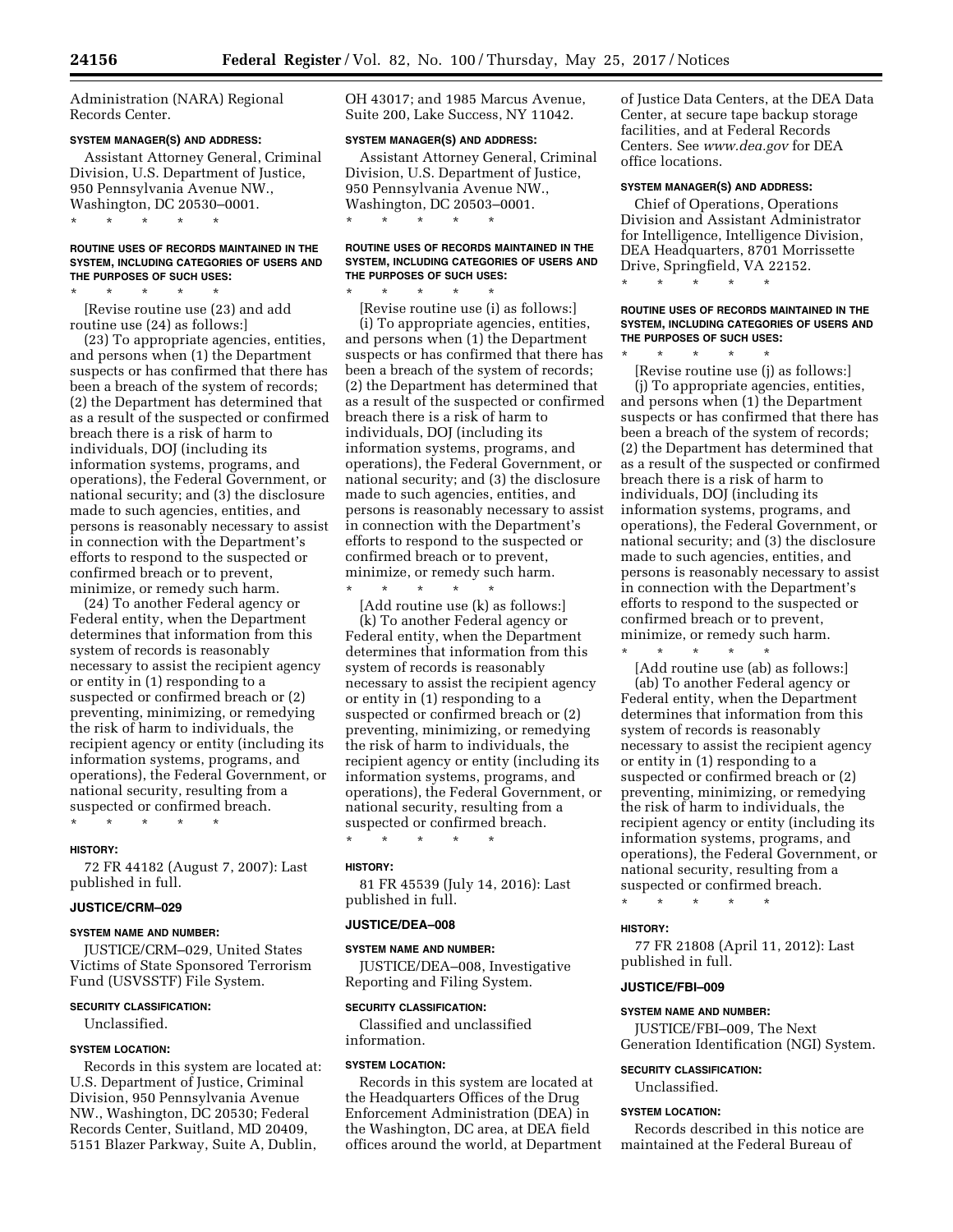Investigation (FBI), Criminal Justice Information Services Division (CJIS), Clarksburg, WV. Some or all system information may be duplicated at other locations, including at FBI facilities, for purposes of system backup, emergency preparedness, and continuity of operations.

### **SYSTEM MANAGER(S) AND ADDRESS:**

\* \* \* \* \*

Assistant Director, Criminal Justice Information Services Division, Federal Bureau of Investigation, 1000 Custer Hollow Road, Clarksburg, WV 26306.

**ROUTINE USES OF RECORDS MAINTAINED IN THE SYSTEM, INCLUDING CATEGORIES OF USERS AND THE PURPOSES OF SUCH USES:** 

\* \* \* \* \* [Revise routine use Z. and add routine use AA. as follows as follows:]

Z. To appropriate agencies, entities, and persons when (1) the Department suspects or has confirmed that there has been a breach of the system of records; (2) the Department has determined that as a result of the suspected or confirmed breach there is a risk of harm to individuals, DOJ (including its information systems, programs, and operations), the Federal Government, or national security; and (3) the disclosure made to such agencies, entities, and persons is reasonably necessary to assist in connection with the Department's efforts to respond to the suspected or confirmed breach or to prevent, minimize, or remedy such harm.

AA. To another Federal agency or Federal entity, when the Department determines that information from this system of records is reasonably necessary to assist the recipient agency or entity in (1) responding to a suspected or confirmed breach or (2) preventing, minimizing, or remedying the risk of harm to individuals, the recipient agency or entity (including its information systems, programs, and operations), the Federal Government, or national security, resulting from a suspected or confirmed breach.

\* \* \* \* \*

#### **HISTORY:**

81 FR 27283 (March 5, 2016): Last published in full.

# **JUSTICE/FBI–019**

#### **SYSTEM NAME AND NUMBER:**

JUSTICE/FBI–019, Terrorist Screening Records Center (TSRS).

# **SECURITY CLASSIFICATION:**

Classified and unclassified.

# **SYSTEM LOCATION:**

Records described in this notice are maintained at the Terrorist Screening

Center, Federal Bureau of Investigation, Washington, DC, and at facilities operated by other government entities for terrorism and national security threat screening, system back-up, and continuity of operations purposes.

# **SYSTEM MANAGER(S) AND ADDRESS:**

Director, Terrorist Screening Center, Federal Bureau of Investigation, FBI Headquarters, 935 Pennsylvania Avenue NW., Washington, DC 20535–0001. \* \* \* \* \*

#### **ROUTINE USES OF RECORDS MAINTAINED IN THE SYSTEM, INCLUDING CATEGORIES OF USERS AND THE PURPOSES OF SUCH USES:**

\* \* \* \* \* [Revise routine use L. as follows:] L. To appropriate agencies, entities, and persons when (1) the Department suspects or has confirmed that there has been a breach of the system of records; (2) the Department has determined that as a result of the suspected or confirmed breach there is a risk of harm to individuals, DOJ (including its information systems, programs, and operations), the Federal Government, or national security; and (3) the disclosure made to such agencies, entities, and persons is reasonably necessary to assist in connection with the Department's efforts to respond to the suspected or confirmed breach or to prevent, minimize, or remedy such harm.

\* \* \* \* \* [Add routine use N. as follows:] N. To another Federal agency or Federal entity, when the Department determines that information from this system of records is reasonably necessary to assist the recipient agency or entity in (1) responding to a suspected or confirmed breach or (2) preventing, minimizing, or remedying the risk of harm to individuals, the recipient agency or entity (including its information systems, programs, and operations), the Federal Government, or national security, resulting from a

suspected or confirmed breach. \* \* \* \* \*

#### **HISTORY:**

76 FR 77846 (December 14, 2011): Last published in full.

#### **JUSTICE/FBI–020**

#### **SYSTEM NAME AND NUMBER:**

JUSTICE/FBI–020, Law Enforcement National Data Exchange System (NDEX).

# **SECURITY CLASSIFICATION:**

Sensitive But Unclassified.

### **SYSTEM LOCATION:**

Records will be located at the Federal Bureau of Investigation (FBI), Criminal

Justice Information Services (CJIS) Division, 1000 Custer Hollow Road, Clarksburg, WV 26306, and at appropriate locations for system backup and continuity of operations purposes.

# **SYSTEM MANAGER(S) AND ADDRESS:**

Director, Federal Bureau of Investigation, 935 Pennsylvania Ave. NW., Washington, DC 20535–0001. \* \* \* \* \*

### **ROUTINE USES OF RECORDS MAINTAINED IN THE SYSTEM, INCLUDING CATEGORIES OF USERS AND THE PURPOSES OF SUCH USES:**

\* \* \* \* \* [Revise routine use D. as follows:] D. To appropriate agencies, entities, and persons when (1) the Department suspects or has confirmed that there has been a breach of the system of records; (2) the Department has determined that as a result of the suspected or confirmed breach there is a risk of harm to individuals, DOJ (including its information systems, programs, and operations), the Federal Government, or national security; and (3) the disclosure made to such agencies, entities, and persons is reasonably necessary to assist in connection with the Department's efforts to respond to the suspected or confirmed breach or to prevent, minimize, or remedy such harm.

[Add routine use F. as follows:] F. To another Federal agency or Federal entity, when the Department determines that information from this system of records is reasonably necessary to assist the recipient agency or entity in (1) responding to a suspected or confirmed breach or (2) preventing, minimizing, or remedying the risk of harm to individuals, the recipient agency or entity (including its information systems, programs, and operations), the Federal Government, or national security, resulting from a suspected or confirmed breach.

\* \* \* \* \*

\* \* \* \* \*

#### **HISTORY:**

72 FR 56793 (October 4, 2007): Last published in full.

### **JUSTICE/FBI–022**

#### **SYSTEM NAME AND NUMBER:**

JUSTICE/FBI–022, FBI Data Warehouse System.

### **SECURITY CLASSIFICATION:**

Classified and/or unclassified information.

# **SYSTEM LOCATION:**

Records may be maintained at all locations at which the Federal Bureau of Investigation (FBI) operates or at which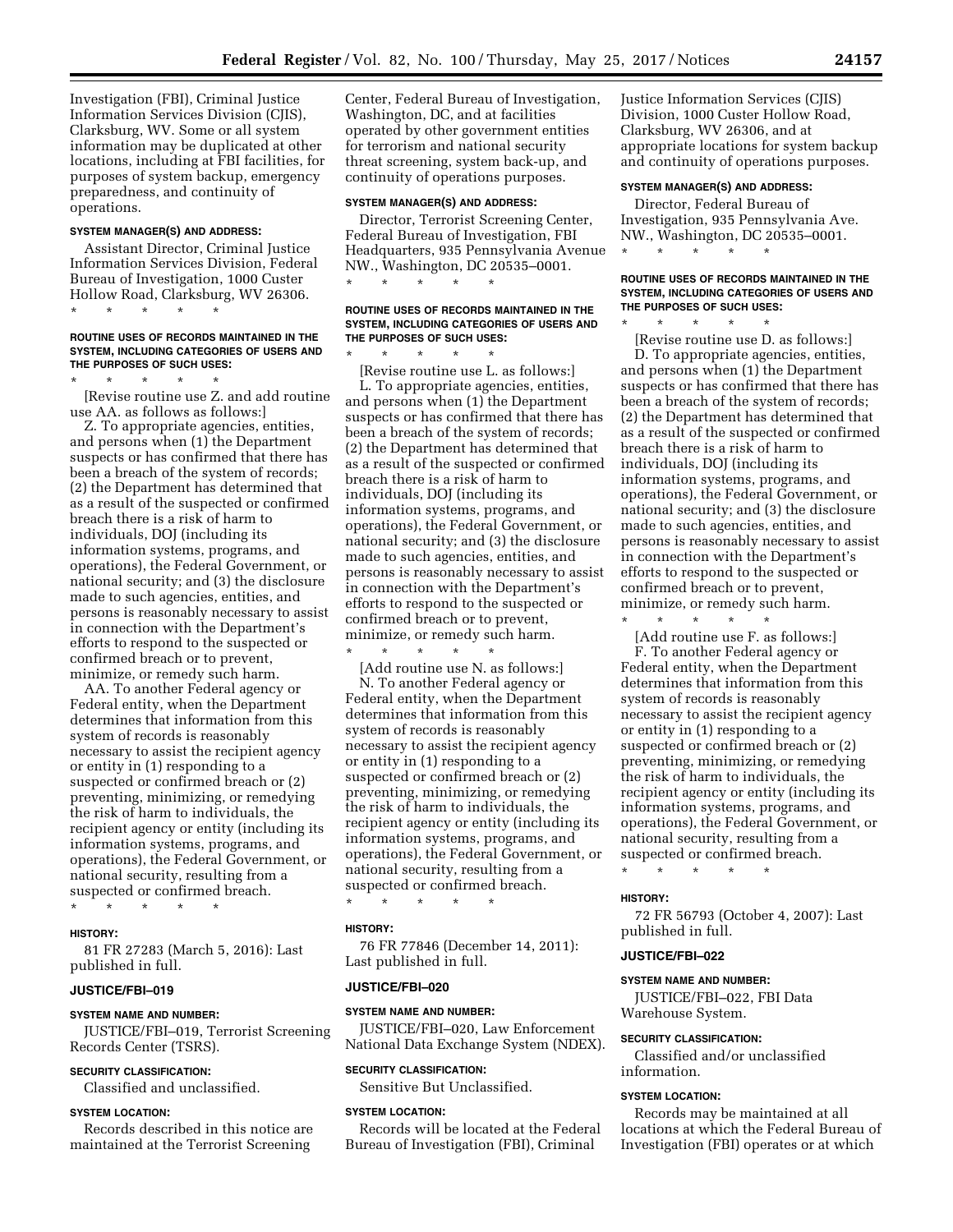FBI operations are supported, including: J. Edgar Hoover Bldg., 935 Pennsylvania Avenue NW., Washington, DC 20535– 0001; FBI Academy and FBI Laboratory, Quantico, VA 22135; FBI Criminal Justice Information Services (CJIS) Division, 1000 Custer Hollow Rd., Clarksburg, WV 26306; FBI Records Management Division, 170 Marcel Drive, Winchester, VA 22602–4843; and FBI field offices, legal attaches, information technology centers, and other components as listed on the FBI's Internet Web site, *[http://www.fbi.gov.](http://www.fbi.gov)*  Some or all system information may also be duplicated at other locations where the FBI has granted direct access for support of FBI missions, for purposes of system backup, emergency preparedness, and/or continuity of operations.

# **SYSTEM MANAGER(S) AND ADDRESS:**

Director, Federal Bureau of Investigation, 935 Pennsylvania Avenue NW., Washington, DC 20535–0001.

### **ROUTINE USES OF RECORDS MAINTAINED IN THE SYSTEM, INCLUDING CATEGORIES OF USERS AND THE PURPOSES OF SUCH USES:**

\* \* \* \* \*

\* \* \* \* \*

[Revise routine use (i.) as follows:]

(i.) To appropriate agencies, entities, and persons when (1) the Department suspects or has confirmed that there has been a breach of the system of records; (2) the Department has determined that as a result of the suspected or confirmed breach there is a risk of harm to individuals, DOJ (including its information systems, programs, and operations), the Federal Government, or national security; and (3) the disclosure made to such agencies, entities, and persons is reasonably necessary to assist in connection with the Department's efforts to respond to the suspected or confirmed breach or to prevent, minimize, or remedy such harm.

\* \* \* \* \*

[Add routine use (z.) as follows:]

(z.) To another Federal agency or Federal entity, when the Department determines that information from this system of records is reasonably necessary to assist the recipient agency or entity in (1) responding to a suspected or confirmed breach or (2) preventing, minimizing, or remedying the risk of harm to individuals, the recipient agency or entity (including its information systems, programs, and operations), the Federal Government, or national security, resulting from a suspected or confirmed breach.

\* \* \* \* \*

# **HISTORY:**

77 FR 40630 (July 10, 2012): Last published in full.

# **JUSTICE/INTERPOL–001**

# **SYSTEM NAME AND NUMBER:**

JUSTICE/INTERPOL–001, INTERPOL-United States National Central Bureau (USNCB) Records System.

# **SYSTEM LOCATION:**

INTERPOL–U.S. National Central Bureau, Department of Justice, Washington, DC 20530.

#### **SYSTEM MANAGER(S) AND ADDRESS:**

Director, INTERPOL-United States National Central Bureau, Department of Justice, Washington, DC 20530.

Records Management Officer, INTERPOL-United States National Central Bureau, Department of Justice, Washington, DC 20530.

Chief Information Officer, INTERPO-United States National Central Bureau, Department of Justice, Washington, DC 20530.

\* \* \* \* \*

# **SECURITY CLASSIFICATION:**

[Add security classification as follows:]

Sensitive but Unclassified. \* \* \* \* \*

### **ROUTINE USES OF RECORDS MAINTAINED IN THE SYSTEM, INCLUDING CATEGORIES OF USERS AND THE PURPOSES OF SUCH USES:**

\* \* \* \* \* [Revise routine use (u) and add routine use (v) as follows:]

(u) To appropriate agencies, entities, and persons when (1) the Department suspects or has confirmed that there has been a breach of the system of records; (2) the Department has determined that as a result of the suspected or confirmed breach there is a risk of harm to individuals, DOJ (including its information systems, programs, and operations), the Federal Government, or national security; and (3) the disclosure made to such agencies, entities, and persons is reasonably necessary to assist in connection with the Department's efforts to respond to the suspected or confirmed breach or to prevent, minimize, or remedy such harm.

(v) To another Federal agency or Federal entity, when the Department determines that information from this system of records is reasonably necessary to assist the recipient agency or entity in (1) responding to a suspected or confirmed breach or (2) preventing, minimizing, or remedying the risk of harm to individuals, the recipient agency or entity (including its information systems, programs, and

operations), the Federal Government, or national security, resulting from a suspected or confirmed breach.

\* \* \* \* \*

# **HISTORY:**

75 FR 27821 (May 18, 2010): Last published in full.

# **JUSTICE/JMD–003**

#### **SYSTEM NAME AND NUMBER:**

JUSTICE/JMD–003, Department of Justice Payroll System.

#### **SYSTEM LOCATION:**

This system of records is managed by the Department of Justice (DOJ), Justice Management Division (JMD), Director, Personnel Staff, Washington, DC 20530. DOJ has contracted with the Department of Agriculture's National Finance Center (NFC) in New Orleans, Louisiana, 70129, to maintain payroll information and conduct payroll-related activities for its employees. Conversion to the NFC began in July of 1991 and was incrementally completed as of May of 1993. Payroll records in electronic or paper format may be found in the following locations:

*a. Post-Conversion Records:* On a computer maintained by the NFC in New Orleans, Louisiana; and at backup facilities in Philadelphia, Pennsylvania. Relevant data may also be stored on Justice Data Center computers or servers at the DOJ for use in distributing payroll and accounting information to the individual DOJ Bureaus and components. Paper and electronic payroll information may be kept at various time and attendance recording and processing stations around the world. Paper records may be located in the DOJ's Personnel Staff, Washington, DC 20530, in servicing personnel offices throughout the DOJ, and in the offices of employee supervisors and managers.

*b. Pre-Conversion Historical Records:*  On magnetic tape at the Justice Data Center in Rockville, Maryland 20854; on microfiche maintained by the DOJ Finance Staff; and in paper format maintained by the DOJ's Finance and Personnel Staffs, servicing personnel offices, and offices of employee supervisors and managers.

# **SYSTEM MANAGER(S) AND ADDRESS:**

Director, Personnel Staff, Justice Management Division, Department of Justice, National Place Building, Room 1110, 1331 Pennsylvania Avenue NW., Washington, DC 20530.

\* \* \* \* \*

### **SECURITY CLASSIFICATION:**

[Add security classification as follows:]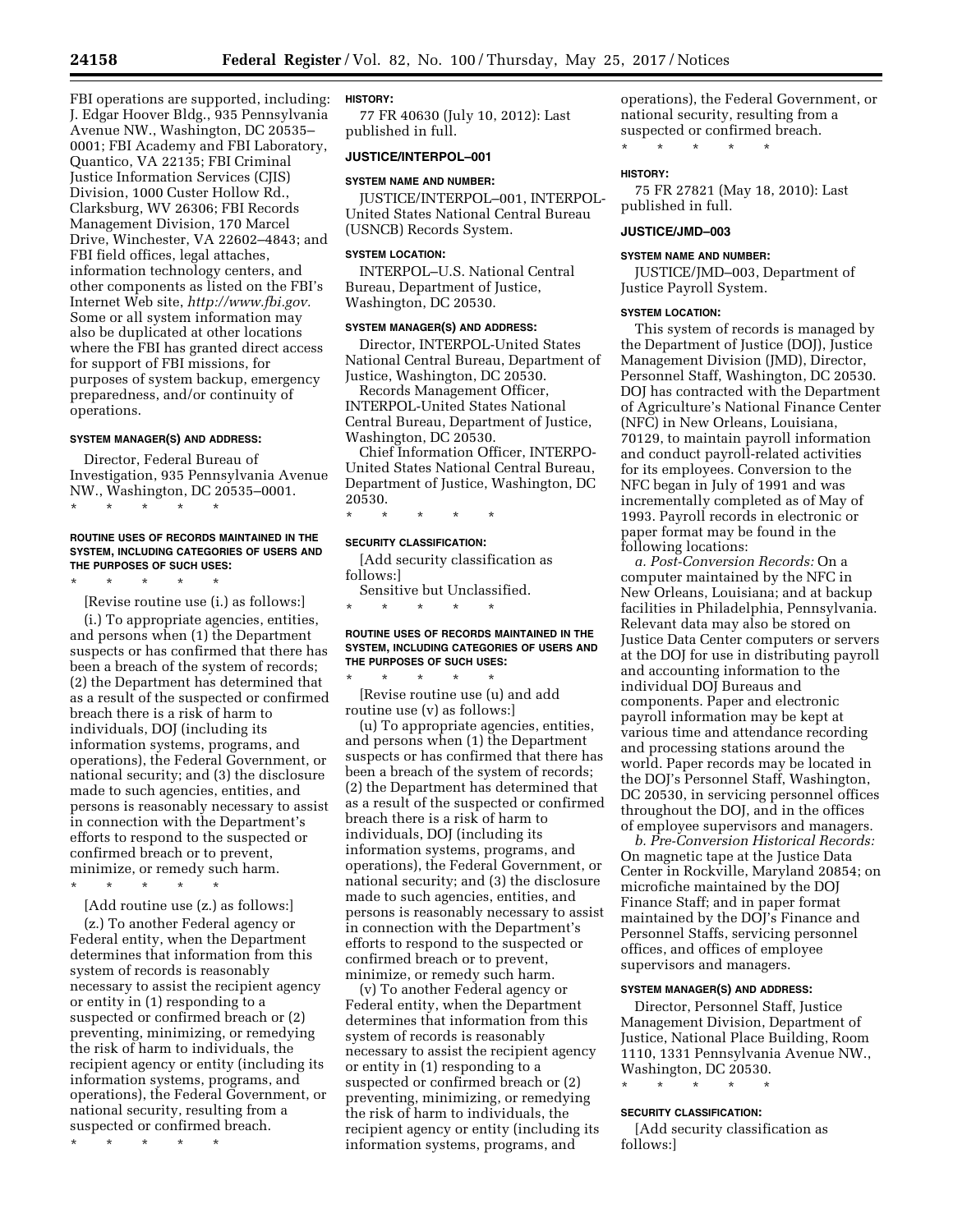Sensitive But Unclassified. \* \* \* \* \*

# **ROUTINE USES OF RECORDS MAINTAINED IN THE SYSTEM, INCLUDING CATEGORIES OF USERS AND THE PURPOSES OF SUCH USES:**

\* \* \* \* \*

[Revise routine use G. as follows:] G. To appropriate agencies, entities, and persons when (1) the Department suspects or has confirmed that there has been a breach of the system of records; (2) the Department has determined that as a result of the suspected or confirmed breach there is a risk of harm to individuals, DOJ (including its information systems, programs, and operations), the Federal Government, or national security; and (3) the disclosure made to such agencies, entities, and persons is reasonably necessary to assist in connection with the Department's efforts to respond to the suspected or confirmed breach or to prevent, minimize, or remedy such harm.

\* \* \* \* \*

[Add routine use T. as follows:]

T. To another Federal agency or Federal entity, when the Department determines that information from this system of records is reasonably necessary to assist the recipient agency or entity in (1) responding to a suspected or confirmed breach or (2) preventing, minimizing, or remedying the risk of harm to individuals, the recipient agency or entity (including its information systems, programs, and operations), the Federal Government, or national security, resulting from a suspected or confirmed breach.

#### **HISTORY:**

69 FR 107 (Jan. 2, 2004): Last published in full.

\* \* \* \* \*

72 FR 3410 (Jan. 25, 2007): Modified to add a new routine use.

72 FR 51663 (Sept. 10, 2007):

Modified to revise existing and add new routine uses.

### **JUSTICE/NSD–001**

#### **SYSTEM NAME AND NUMBER:**

JUSTICE/NSD–001, Foreign Intelligence and Counterintelligence Records System.

#### **SECURITY CLASSIFICATION:**

The majority of information in this system of records is classified. The remaining information is Sensitive But Unclassified.

# **SYSTEM LOCATION:**

United States Department of Justice, 950 Pennsylvania Ave. NW., Washington, DC 20530–0001.

# **SYSTEM MANAGER(S) AND ADDRESS:**

Deputy Counsel for Intelligence Policy, Office of Intelligence Policy & Review, National Security Division, U.S. Department of Justice, 950 Pennsylvania Avenue NW., Washington, DC 20530– 0001.

\* \* \* \* \*

### **ROUTINE USES OF RECORDS MAINTAINED IN THE SYSTEM, INCLUDING CATEGORIES OF USERS AND THE PURPOSES OF SUCH USES:**

\* \* \* \* \* [Revise routine use J. and add routine use K. as follows:]

J. To appropriate agencies, entities, and persons when (1) the Department suspects or has confirmed that there has been a breach of the system of records; (2) the Department has determined that as a result of the suspected or confirmed breach there is a risk of harm to individuals, DOJ (including its information systems, programs, and operations), the Federal Government, or national security; and (3) the disclosure made to such agencies, entities, and persons is reasonably necessary to assist in connection with the Department's efforts to respond to the suspected or confirmed breach or to prevent, minimize, or remedy such harm.

K. To another Federal agency or Federal entity, when the Department determines that information from this system of records is reasonably necessary to assist the recipient agency or entity in (1) responding to a suspected or confirmed breach or (2) preventing, minimizing, or remedying the risk of harm to individuals, the recipient agency or entity (including its information systems, programs, and operations), the Federal Government, or national security, resulting from a suspected or confirmed breach.

\* \* \* \* \*

# **HISTORY:**

72 FR 26153 (May 8, 2007): Last published in full.

### **JUSTICE/NSD–002**

#### **SYSTEM NAME AND NUMBER:**

JUSTICE/NSD–002, Registration and Informational Material Files Under the Foreign Agents Registration Act of 1938.

#### **SECURITY CLASSIFICATION:**

Sensitive but Unclassified.

#### **SYSTEM LOCATION:**

U.S. Department of Justice; National Security Division; 950 Pennsylvania Ave. NW., Washington, DC 20530.

#### **SYSTEM MANAGER(S) AND ADDRESS:**

Chief, Foreign Agents Registration Unit, Counterespionage Section,

National Security Division, U.S. Department of Justice, 950 Pennsylvania Ave. NW., Washington, DC 20530. \* \* \* \* \*

### **ROUTINE USES OF RECORDS MAINTAINED IN THE SYSTEM, INCLUDING CATEGORIES OF USERS AND THE PURPOSES OF SUCH USES:**

\* \* \* \* \*

[Revise the second to last routine use as follows:]

To appropriate agencies, entities, and persons when (1) the Department suspects or has confirmed that there has been a breach of the system of records; (2) the Department has determined that as a result of the suspected or confirmed breach there is a risk of harm to individuals, DOJ (including its information systems, programs, and operations), the Federal Government, or national security; and (3) the disclosure made to such agencies, entities, and persons is reasonably necessary to assist in connection with the Department's efforts to respond to the suspected or confirmed breach or to prevent, minimize, or remedy such harm.

\* \* \* \* \* [Add the below routine use after the last listed routine use as follows:]

To another Federal agency or Federal entity, when the Department determines that information from this system of records is reasonably necessary to assist the recipient agency or entity in (1) responding to a suspected or confirmed breach or (2) preventing, minimizing, or remedying the risk of harm to individuals, the recipient agency or entity (including its information systems, programs, and operations), the Federal Government, or national security, resulting from a suspected or confirmed breach.

\* \* \* \* \*

#### **HISTORY:**

72 FR 26156 (May 8, 2007): Last published in full.

## **JUSTICE/NSD–003**

#### **SYSTEM NAME AND NUMBER:**

JUSTICE/NSD–003, Registration Files of Individuals Who Have Knowledge of, or Have Received Instruction or Assignment in, Espionage, Counterespionage, or Sabotage Service or Tactics of a Foreign Government or of a Foreign Political Party.

**SECURITY CLASSIFICATION:** 

Unclassified.

### **SYSTEM LOCATION:**

U.S. Department of Justice; National Security Division; 950 Pennsylvania Avenue NW., Washington, DC 20530.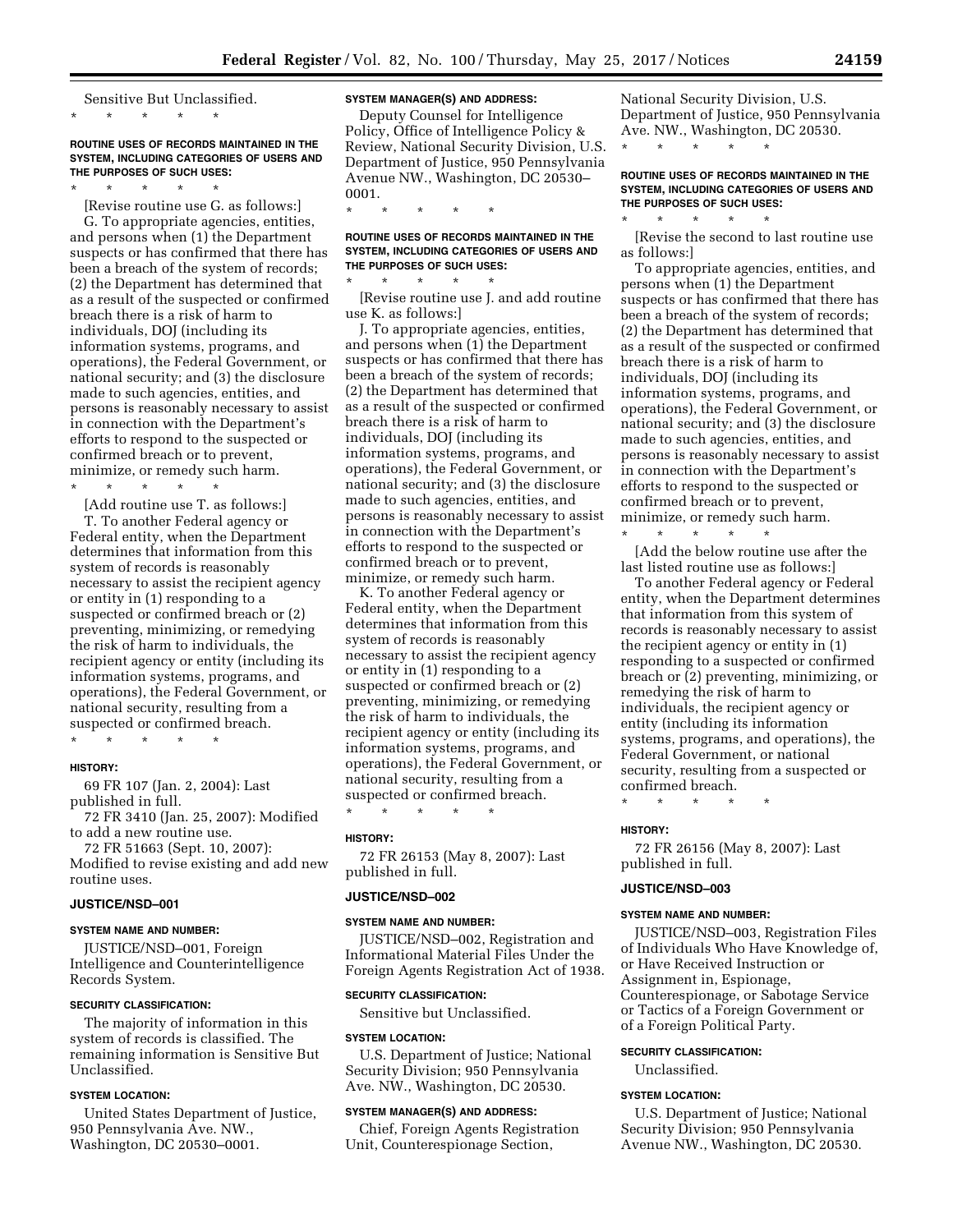### **SYSTEM MANAGER(S) AND ADDRESS:**

Chief, Foreign Agents Registration Unit; Counterespionage Section; National Security Division; U.S. Department of Justice; 950 Pennsylvania Avenue NW., Washington, DC 20530. \* \* \* \* \*

# **ROUTINE USES OF RECORDS MAINTAINED IN THE SYSTEM, INCLUDING CATEGORIES OF USERS AND THE PURPOSES OF SUCH USES:**

\* \* \* \* \* [Revise the second to last routine use as follows:]

To appropriate agencies, entities, and persons when (1) the Department suspects or has confirmed that there has been a breach of the system of records; (2) the Department has determined that as a result of the suspected or confirmed breach there is a risk of harm to individuals, DOJ (including its information systems, programs, and operations), the Federal Government, or national security; and (3) the disclosure made to such agencies, entities, and persons is reasonably necessary to assist in connection with the Department's efforts to respond to the suspected or confirmed breach or to prevent, minimize, or remedy such harm.

\* \* \* \* \*

[Add the below routine use after the last routine use listed as follows:]

To another Federal agency or Federal entity, when the Department determines that information from this system of records is reasonably necessary to assist the recipient agency or entity in (1) responding to a suspected or confirmed breach or (2) preventing, minimizing, or remedying the risk of harm to individuals, the recipient agency or entity (including its information systems, programs, and operations), the Federal Government, or national security, resulting from a suspected or confirmed breach.

\* \* \* \* \*

#### **HISTORY:**

72 FR 26158 (May 8, 2007): Last published in full.

### **JUSTICE/OCDETF–001**

#### **SYSTEM NAME AND NUMBER:**

JUSTICE/OCDETF–001, Organized Crime Drug Enforcement Task Forces Management Information System.

#### **SECURITY CLASSIFICATION:**

Unclassified.

#### **SYSTEM LOCATION:**

OCDETF Fusion Center, Executive Office for OCDETF, U.S. Department of Justice, 1331 Pennsylvania Avenue NW., Suite 1060, Washington, DC 20530. Some or all system information

may be duplicated at other locations for purposes of system backup, emergency preparedness, and continuity of operations.

# **SYSTEM MANAGER(S) AND ADDRESS:**

Director, Executive Office for OCDETF, Department of Justice, 950 Pennsylvania Avenue NW., Washington, DC 20530. \* \* \* \* \*

### **ROUTINE USES OF RECORDS MAINTAINED IN THE SYSTEM, INCLUDING CATEGORIES OF USERS AND THE PURPOSES OF SUCH USES:**

\* \* \* \* \* [Revise routine use (t) as follows:]

\* \* \* \* \*

(t) To appropriate agencies, entities, and persons when (1) the Department suspects or has confirmed that there has been a breach of the system of records; (2) the Department has determined that as a result of the suspected or confirmed breach there is a risk of harm to individuals, DOJ (including its information systems, programs, and operations), the Federal Government, or national security; and (3) the disclosure made to such agencies, entities, and persons is reasonably necessary to assist in connection with the Department's efforts to respond to the suspected or confirmed breach or to prevent, minimize, or remedy such harm.

[Add routine use (v) as follows:] (v) To another Federal agency or Federal entity, when the Department determines that information from this system of records is reasonably necessary to assist the recipient agency or entity in (1) responding to a suspected or confirmed breach or (2) preventing, minimizing, or remedying the risk of harm to individuals, the recipient agency or entity (including its information systems, programs, and operations), the Federal Government, or national security, resulting from a suspected or confirmed breach. \* \* \* \* \*

# **HISTORY:**

78 FR 56737 (September 13, 2013): Last published in full.

#### **JUSTICE/OCDETF–002**

#### **SYSTEM NAME AND NUMBER:**

JUSTICE/OCDETF–002, Organized Crime Drug Enforcement Task Force Fusion Center and International Organized Crime Intelligence and Operations Center System.

# **SECURITY CLASSIFICATION:**

Classified and unclassified.

#### **SYSTEM LOCATION:**

OCDETF Fusion Center, Executive Office for OCDETF, U.S. Department of Justice, 1331 Pennsylvania Avenue NW., Suite 1060, Washington, DC 20530–0001. Some or all system information may be duplicated at other locations for purposes including system backup, emergency preparedness, and continuity of operations.

#### **SYSTEM MANAGER(S) AND ADDRESS:**

Director, Executive Office for OCDETF, U.S. Department of Justice, 950 Pennsylvania Avenue NW., Washington, DC 20530–0001.

\* \* \* \* \*

### **ROUTINE USES OF RECORDS MAINTAINED IN THE SYSTEM, INCLUDING CATEGORIES OF USERS AND THE PURPOSES OF SUCH USES:**

 $\star$   $\star$   $\star$ 

[Revise routine use (t) as follows:] (t) To appropriate agencies, entities, and persons when (1) the Department suspects or has confirmed that there has been a breach of the system of records; (2) the Department has determined that as a result of the suspected or confirmed breach there is a risk of harm to individuals, DOJ (including its information systems, programs, and operations), the Federal Government, or national security; and (3) the disclosure made to such agencies, entities, and persons is reasonably necessary to assist in connection with the Department's efforts to respond to the suspected or confirmed breach or to prevent, minimize, or remedy such harm.

 $\star$   $\star$   $\star$ 

[Add routine use (v) as follows:] (v) To another Federal agency or Federal entity, when the Department determines that information from this system of records is reasonably necessary to assist the recipient agency or entity in (1) responding to a suspected or confirmed breach or (2) preventing, minimizing, or remedying the risk of harm to individuals, the recipient agency or entity (including its information systems, programs, and operations), the Federal Government, or national security, resulting from a suspected or confirmed breach.

\* \* \* \* \*

# **HISTORY:**

78 FR 56926 (September 16, 2013): Last published in full.

### **JUSTICE/OIG–001**

# **SYSTEM NAME AND NUMBER:**

JUSTICE/OIG–001, Office of the Inspector General Investigative Records.

#### **SECURITY CLASSIFICATION:**

The vast majority of the information in the system is Sensitive but Unclassified. However, there is some classified information as well.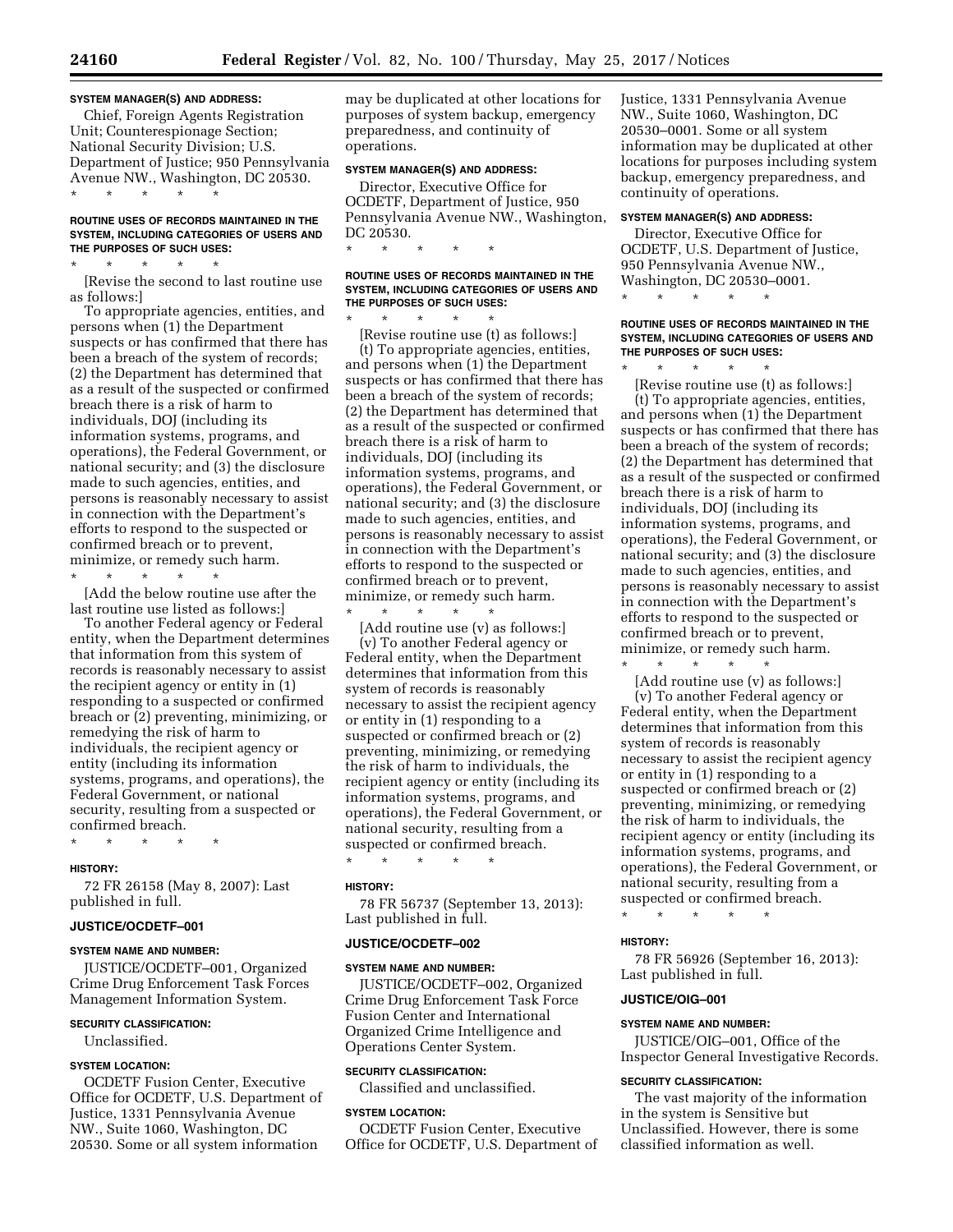#### **SYSTEM LOCATION:**

U.S. Department of Justice, Office of the Inspector General (OIG), 950 Pennsylvania Ave. NW., Washington, DC 20530–0001 and 1425 New York Ave. NW., Suites 7100 and 13100, Washington, DC 20530. During the course of an investigation, records are also kept in the investigations field and area offices, the addresses of which are listed on the OIG's Web site at *[http://](http://www.usdoj.gov/oig) [www.usdoj.gov/oig.](http://www.usdoj.gov/oig)* 

#### **SYSTEM MANAGER(S) AND ADDRESS:**

Office of the General Counsel, Office of the Inspector General, Department of Justice, 950 Pennsylvania Avenue NW., Room 4726, Washington, DC 20530. \* \* \* \* \*

### **ROUTINE USES OF RECORDS MAINTAINED IN THE SYSTEM, INCLUDING CATEGORIES OF USERS AND THE PURPOSES OF SUCH USES:**

\* \* \* \* \* [Revise routine use (q) as follows:] (q) To appropriate agencies, entities, and persons when (1) the Department suspects or has confirmed that there has been a breach of the system of records; (2) the Department has determined that as a result of the suspected or confirmed breach there is a risk of harm to individuals, DOJ (including its information systems, programs, and operations), the Federal Government, or national security; and (3) the disclosure made to such agencies, entities, and persons is reasonably necessary to assist in connection with the Department's efforts to respond to the suspected or confirmed breach or to prevent, minimize, or remedy such harm.

\* \* \* \* \*

[Add routine use (t) as follows:] (t) To another Federal agency or Federal entity, when the Department determines that information from this system of records is reasonably necessary to assist the recipient agency or entity in (1) responding to a suspected or confirmed breach or (2) preventing, minimizing, or remedying the risk of harm to individuals, the recipient agency or entity (including its information systems, programs, and operations), the Federal Government, or national security, resulting from a suspected or confirmed breach.

#### **HISTORY:**

72 FR 36725 (July 5, 2007): Last published in full.

#### **JUSTICE/OPA–001**

### **SYSTEM NAME AND NUMBER:**

\* \* \* \* \*

JUSTICE/OPA–001, Executive Clemency Case Files/Executive Clemency Tracking System.

# **SECURITY CLASSIFICATION:**

Unclassified.

#### **SYSTEM LOCATION:**

Office of the Pardon Attorney (OPA), U.S. Department of Justice, Washington, DC 20530.

#### **SYSTEM MANAGER(S) AND ADDRESS:**

Pardon Attorney, Office of the Pardon Attorney, U.S. Department of Justice, Washington, DC 20530.

\* \* \* \* \*

# **ROUTINE USES OF RECORDS MAINTAINED IN THE SYSTEM, INCLUDING CATEGORIES OF USERS AND THE PURPOSES OF SUCH USES:**

\* \* \* \* \* [Revise routine use (m) as follows:] (m) To appropriate agencies, entities, and persons when (1) the Department suspects or has confirmed that there has been a breach of the system of records; (2) the Department has determined that as a result of the suspected or confirmed breach there is a risk of harm to individuals, DOJ (including its information systems, programs, and operations), the Federal Government, or national security; and (3) the disclosure made to such agencies, entities, and persons is reasonably necessary to assist in connection with the Department's efforts to respond to the suspected or confirmed breach or to prevent, minimize, or remedy such harm. \* \* \* \* \*

[Add routine use (o) as follows:]

(o) To another Federal agency or Federal entity, when the Department determines that information from this system of records is reasonably necessary to assist the recipient agency or entity in (1) responding to a suspected or confirmed breach or (2) preventing, minimizing, or remedying the risk of harm to individuals, the recipient agency or entity (including its information systems, programs, and operations), the Federal Government, or national security, resulting from a suspected or confirmed breach.

\* \* \* \* \*

# **HISTORY:**

76 FR 57078 (September 15, 2011): Last published in full.

# **JUSTICE/OPR–001**

#### **SYSTEM NAME AND NUMBER:**

JUSTICE/OPR–001, Office of Professional Responsibility Record Index.

### **SECURITY CLASSIFICATION:**

Unclassified Information and Classified Information.

# **SYSTEM LOCATION:**

United States Department of Justice, 950 Pennsylvania Ave. NW., Washington, DC 20530–0001.

# **SYSTEM MANAGER(S) AND ADDRESS:**

Counsel, Office of Professional Responsibility, Department of Justice, 950 Pennsylvania Avenue NW., Room 3525, Washington, DC 20530. \* \* \* \* \*

### **ROUTINE USES OF RECORDS MAINTAINED IN THE SYSTEM, INCLUDING CATEGORIES OF USERS AND THE PURPOSES OF SUCH USES:**

\* \* \* \* \* [Revise routine use (18) and add routine use (19) as follows:]

(18) To appropriate agencies, entities, and persons when (1) the Department suspects or has confirmed that there has been a breach of the system of records; (2) the Department has determined that as a result of the suspected or confirmed breach there is a risk of harm to individuals, DOJ (including its information systems, programs, and operations), the Federal Government, or national security; and (3) the disclosure made to such agencies, entities, and persons is reasonably necessary to assist in connection with the Department's efforts to respond to the suspected or confirmed breach or to prevent, minimize, or remedy such harm.

(19) To another Federal agency or Federal entity, when the Department determines that information from this system of records is reasonably necessary to assist the recipient agency or entity in (1) responding to a suspected or confirmed breach or (2) preventing, minimizing, or remedying the risk of harm to individuals, the recipient agency or entity (including its information systems, programs, and operations), the Federal Government, or national security, resulting from a suspected or confirmed breach.

\* \* \* \* \*

#### **HISTORY:**

76 FR 66752 (October 27, 2011): Last published in full.

### **JUSTICE/OVW–001**

### **SYSTEM NAME AND NUMBER:**

JUSTICE/OVW–001, Peer Reviewer Database.

### **SECURITY CLASSIFICATION:**

Unclassified.

#### **SYSTEM LOCATION:**

Office on Violence Against Women, 145 N Street NE., Suite 10W121, Washington, DC 20530. Duplicate information may be stored at other locations for purposes of system backup,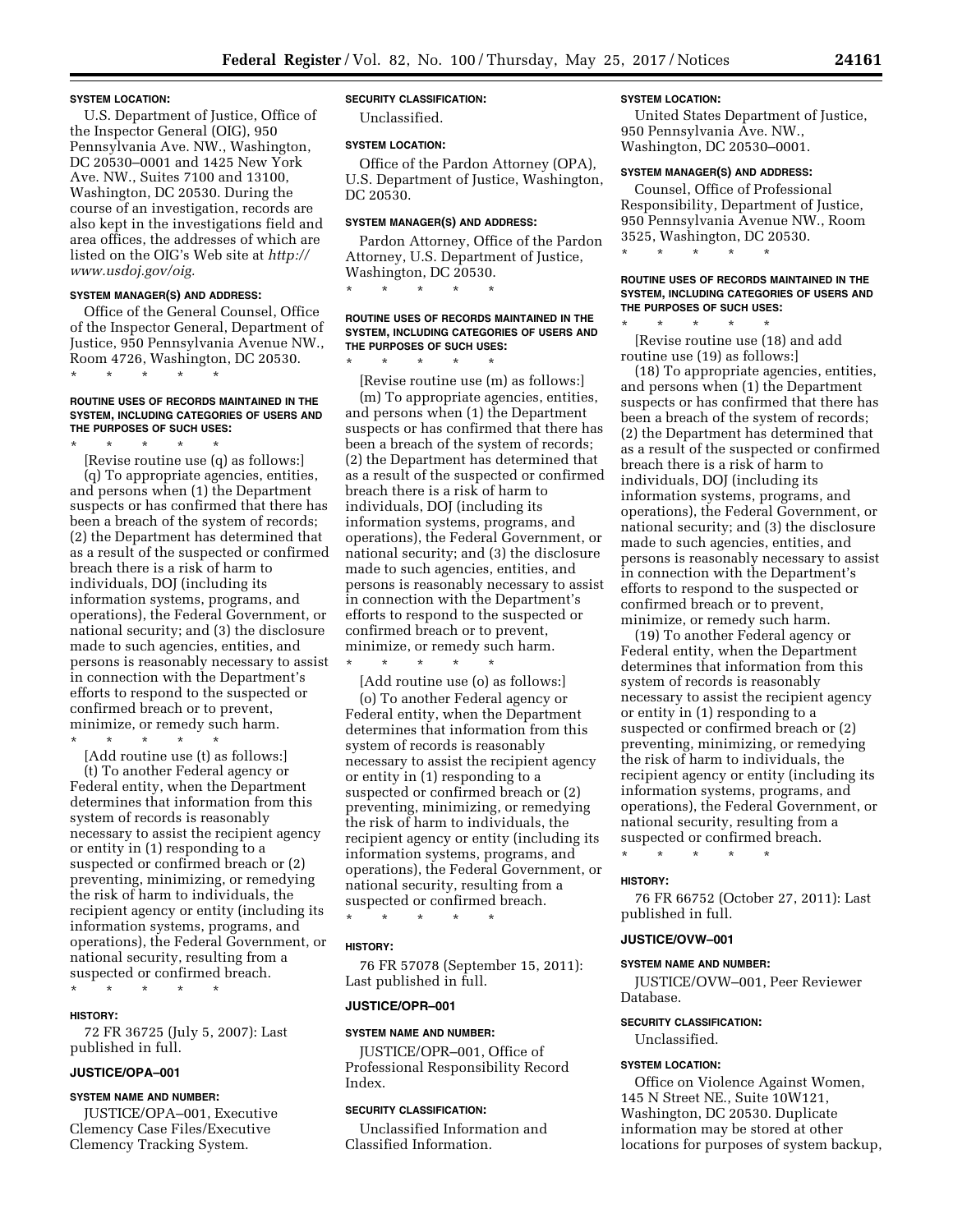emergency preparedness, and continuity of operations.

### **SYSTEM MANAGER(S) AND ADDRESS:**

Acquisition Liaison Specialist, Office on Violence Against Women, 145 N Street NE., Suite 10W121, Washington, DC 20530.

\* \* \* \* \*

### **ROUTINE USES OF RECORDS MAINTAINED IN THE SYSTEM, INCLUDING CATEGORIES OF USERS AND THE PURPOSES OF SUCH USES:**

\* \* \* \* \* [Revise routine use (f) and add routine use (g) as follows:]

(f) To appropriate agencies, entities, and persons when (1) the Department suspects or has confirmed that there has been a breach of the system of records; (2) the Department has determined that as a result of the suspected or confirmed breach there is a risk of harm to individuals, DOJ (including its information systems, programs, and operations), the Federal Government, or national security; and (3) the disclosure made to such agencies, entities, and persons is reasonably necessary to assist in connection with the Department's efforts to respond to the suspected or confirmed breach or to prevent, minimize, or remedy such harm.

(g) To another Federal agency or Federal entity, when the Department determines that information from this system of records is reasonably necessary to assist the recipient agency or entity in (1) responding to a suspected or confirmed breach or (2) preventing, minimizing, or remedying the risk of harm to individuals, the recipient agency or entity (including its information systems, programs, and operations), the Federal Government, or national security, resulting from a suspected or confirmed breach. \* \* \* \* \*

### **HISTORY:**

79 FR 28774 (May 19, 2014): Last published in full.

# **JUSTICE/USM–001**

#### **SYSTEM NAME AND NUMBER:**

JUSTICE/USM–001, U.S. Marshals Service Badge & Credentials File.

# **SECURITY CLASSIFICATION:**

Limited official use.

# **SYSTEM LOCATION:**

Human Resources Division, United States Marshals Service, CS–3, Washington, DC 20530–1000.

#### **SYSTEM MANAGER(S) AND ADDRESS:**

Assistant Director, Human Resources Division, United States Marshals

Service, CS–3, Washington, DC 20530– 1000.

**ROUTINE USES OF RECORDS MAINTAINED IN THE SYSTEM, INCLUDING CATEGORIES OF USERS AND THE PURPOSES OF SUCH USES:** 

[Revise routine use (k) and add routine use (l) as follows:]

\* \* \* \* \*

\* \* \* \* \*

(k) To appropriate agencies, entities, and persons when (1) the Department suspects or has confirmed that there has been a breach of the system of records; (2) the Department has determined that as a result of the suspected or confirmed breach there is a risk of harm to individuals, DOJ (including its information systems, programs, and operations), the Federal Government, or national security; and (3) the disclosure made to such agencies, entities, and persons is reasonably necessary to assist in connection with the Department's efforts to respond to the suspected or confirmed breach or to prevent, minimize, or remedy such harm.

(l) To another Federal agency or Federal entity, when the Department determines that information from this system of records is reasonably necessary to assist the recipient agency or entity in (1) responding to a suspected or confirmed breach or (2) preventing, minimizing, or remedying the risk of harm to individuals, the recipient agency or entity (including its information systems, programs, and operations), the Federal Government, or national security, resulting from a suspected or confirmed breach.

\* \* \* \* \*

# **HISTORY:**

72 FR 33515, 516 (June 18, 2007): Last published in full.

### **JUSTICE/USM–002**

#### **SYSTEM NAME AND NUMBER:**

JUSTICE/USM–002, Internal Affairs System.

#### **SECURITY CLASSIFICATION:**

Limited Official Use.

#### **SYSTEM LOCATION:**

United States Marshals Service (USMS), Operations Support Division, CS–3, Washington, DC 20530–1000.

# **SYSTEM MANAGER(S) AND ADDRESS:**

Chief, Office of Inspection, Operations Support Division, U.S. Marshals Service, CS–3, Washington, DC 20530– 1000.

\* \* \* \* \*

# **ROUTINE USES OF RECORDS MAINTAINED IN THE SYSTEM, INCLUDING CATEGORIES OF USERS AND THE PURPOSES OF SUCH USES:**

\* \* \* \* \* [Revise routine use (l) and add routine use (m) as follows:]

(l) To appropriate agencies, entities, and persons when (1) the Department suspects or has confirmed that there has been a breach of the system of records; (2) the Department has determined that as a result of the suspected or confirmed breach there is a risk of harm to individuals, DOJ (including its information systems, programs, and operations), the Federal Government, or national security; and (3) the disclosure made to such agencies, entities, and persons is reasonably necessary to assist in connection with the Department's efforts to respond to the suspected or confirmed breach or to prevent, minimize, or remedy such harm.

(m) To another Federal agency or Federal entity, when the Department determines that information from this system of records is reasonably necessary to assist the recipient agency or entity in (1) responding to a suspected or confirmed breach or (2) preventing, minimizing, or remedying the risk of harm to individuals, the recipient agency or entity (including its information systems, programs, and operations), the Federal Government, or national security, resulting from a suspected or confirmed breach.

\* \* \* \* \*

#### **HISTORY:**

72 FR 33515, 517 (June 18, 2007): Last published in full.

# **JUSTICE/USM–004**

#### **SYSTEM NAME AND NUMBER:**

JUSTICE/USM–004, Special Deputation Files.

# **SECURITY CLASSIFICATION:**

Limited Official Use.

#### **SYSTEM LOCATION:**

United States Marshals Service (USMS), Investigative Services Division, CS–4, Washington, DC 20530–1000.

#### **SYSTEM MANAGER(S) AND ADDRESS:**

Chief of Special Deputation Unit, Investigative Services Division, U.S. Marshals Service, CS–4, Washington, DC 20530–1000.

\* \* \* \* \*

### **ROUTINE USES OF RECORDS MAINTAINED IN THE SYSTEM, INCLUDING CATEGORIES OF USERS AND THE PURPOSES OF SUCH USES:**

\* \* \* \* \*

[Revise routine use (l) and add routine use (m) as follows:]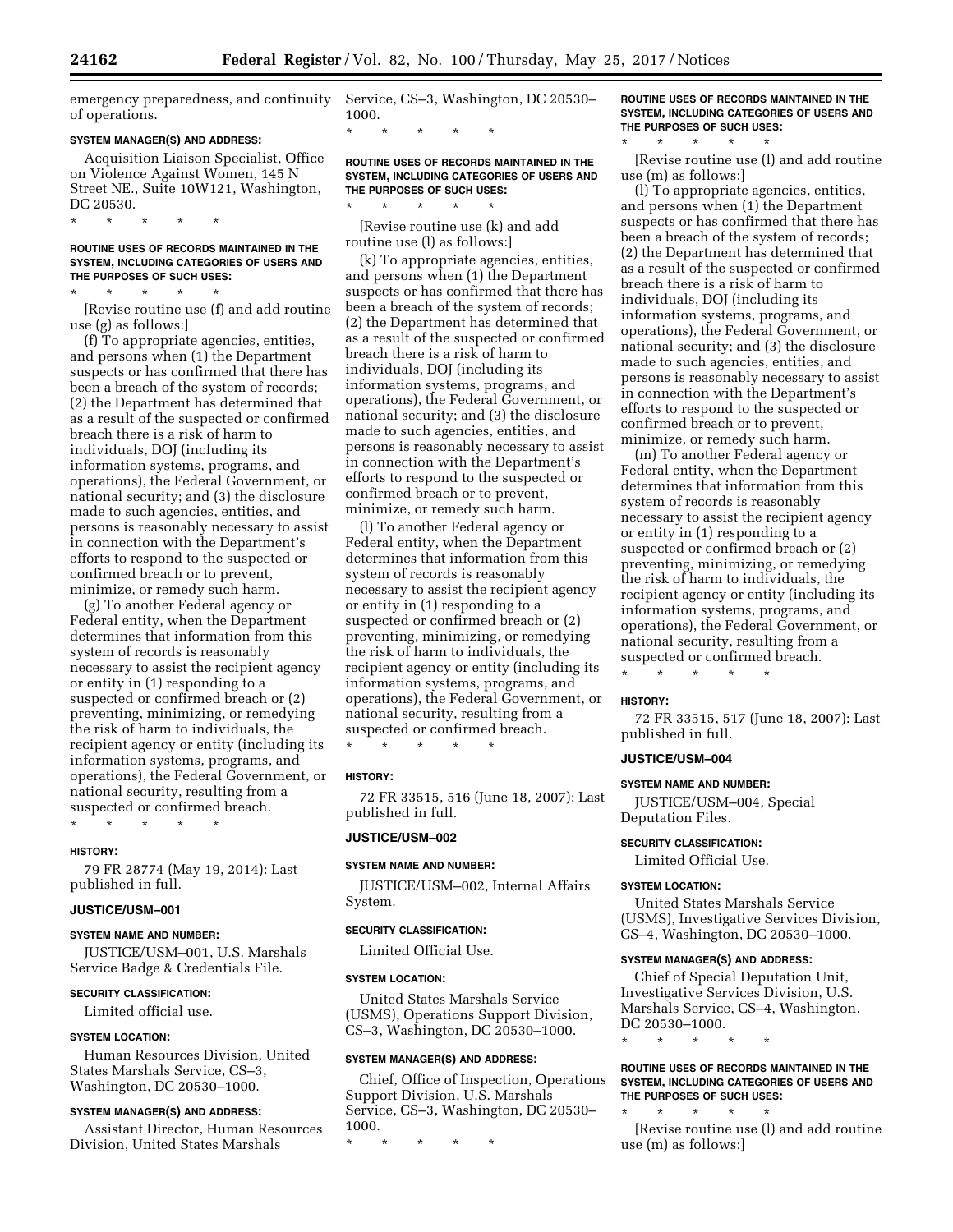(l) To appropriate agencies, entities, and persons when (1) the Department suspects or has confirmed that there has been a breach of the system of records; (2) the Department has determined that as a result of the suspected or confirmed breach there is a risk of harm to individuals, DOJ (including its information systems, programs, and operations), the Federal Government, or national security; and (3) the disclosure made to such agencies, entities, and persons is reasonably necessary to assist in connection with the Department's efforts to respond to the suspected or confirmed breach or to prevent, minimize, or remedy such harm.

(m) To another Federal agency or Federal entity, when the Department determines that information from this system of records is reasonably necessary to assist the recipient agency or entity in (1) responding to a suspected or confirmed breach or (2) preventing, minimizing, or remedying the risk of harm to individuals, the recipient agency or entity (including its information systems, programs, and operations), the Federal Government, or national security, resulting from a suspected or confirmed breach.

### **HISTORY:**

72 FR 33515, 518 (June 18, 2007): Last published in full.

### **JUSTICE/USM–005**

#### **SYSTEM NAME AND NUMBER:**

\* \* \* \* \*

JUSTICE/USM–005, U.S. Marshals Service Prisoner Processing and Population Management-Prisoner Tracking System (PPM–PTS).

# **SECURITY CLASSIFICATION:**

Limited Official Use.

# **SYSTEM LOCATION:**

*Primary System:* Witness Security and Prisoner Operations, U.S. Marshals Service, 11th Floor, CS–4, Washington, DC 20530–1000.

*Decentralized Segments:* Each district office of the U.S. Marshals Service (USMS) maintains only files on prisoners taken into custody of the U.S. Marshal for the respective district. The addresses of USMS district offices are on the Internet at (*[http://](http://www.usmarshals.gov)  [www.usmarshals.gov](http://www.usmarshals.gov)*).

*Centralized Segment:* The Contractor with whom the USMS has contracted to establish and manage a nationwide integrated health care delivery system and to process and pay medical claims will maintain a single site for appropriate paper documents (*e.g.,*  invoices) and automated files online related to these activities (*e.g.,* names

and addresses of hospitals, physicians and other health care providers and support service systems).

*Medical Records:* Records generated by community physicians, hospitals, and ancillary support service systems developed by the Contractor as participants in the Preferred Provider Network (PPN) to deliver health care services for USMS prisoners are maintained by the respective offices of these licensed providers. Addresses of these licensed providers may be obtained by contacting the USMS Office of Interagency Medical Services (OIMS), Prisoner Services Division at the address above.

#### **SYSTEM MANAGER(S) AND ADDRESS:**

Assistant Director, Witness Security and Prisoner Operations, United States Marshals Service, 11th Floor, CS–4, Washington, DC 20530–1000. \* \* \* \* \*

# **ROUTINE USES OF RECORDS MAINTAINED IN THE SYSTEM, INCLUDING CATEGORIES OF USERS AND THE PURPOSES OF SUCH USES:**

\* \* \* \* \* [Revise routine use (l) and add routine use (m) as follows:]

(l) To appropriate agencies, entities, and persons when (1) the Department suspects or has confirmed that there has been a breach of the system of records; (2) the Department has determined that as a result of the suspected or confirmed breach there is a risk of harm to individuals, DOJ (including its information systems, programs, and operations), the Federal Government, or national security; and (3) the disclosure made to such agencies, entities, and persons is reasonably necessary to assist in connection with the Department's efforts to respond to the suspected or confirmed breach or to prevent, minimize, or remedy such harm.

(m) To another Federal agency or Federal entity, when the Department determines that information from this system of records is reasonably necessary to assist the recipient agency or entity in (1) responding to a suspected or confirmed breach or (2) preventing, minimizing, or remedying the risk of harm to individuals, the recipient agency or entity (including its information systems, programs, and operations), the Federal Government, or national security, resulting from a suspected or confirmed breach. \* \* \* \* \*

#### **HISTORY:**

72 FR 33515, 519 (June 18, 2007): Last published in full.

#### **JUSTICE/USM–006**

#### **SYSTEM NAME AND NUMBER:**

JUSTICE/USM–006, United States Marshals Service Training Files.

### **SECURITY CLASSIFICATION:**

Limited official use.

#### **SYSTEM LOCATION:**

a. *Primary system:* Human Resources Division, United States Marshals Service, CS–3, Washington, DC 20530– 1000.

b. *Decentralized segments:* Individual training files and the Fitness in Total (FIT) Program training assessment files, identified as items (1) and (3) under ''Categories of Records in the System,'' are located also at the USMS Training Academy, Department of Justice, Building 70, Glynco, Georgia 31524. Each district office of the USMS maintains FIT files only on their respective participants in the FIT Program. The addresses of USMS district offices are on the Internet (*[http://www.usdoj.gov/marshals/](http://www.usdoj.gov/marshals/usmsofc.html)  [usmsofc.html](http://www.usdoj.gov/marshals/usmsofc.html)*).

#### **SYSTEM MANAGER(S) AND ADDRESS:**

Assistant Director, Human Resources Division, USMS, CS–3, Washington, DC 20530–1000.

\* \* \* \* \*

# **ROUTINE USES OF RECORDS MAINTAINED IN THE SYSTEM, INCLUDING CATEGORIES OF USERS AND THE PURPOSES OF SUCH USES:**

\* \* \* \* \* [Revise routine use (k) and add routine use (l) as follows:]

(k) To appropriate agencies, entities, and persons when (1) the Department suspects or has confirmed that there has been a breach of the system of records; (2) the Department has determined that as a result of the suspected or confirmed breach there is a risk of harm to individuals, DOJ (including its information systems, programs, and operations), the Federal Government, or national security; and (3) the disclosure made to such agencies, entities, and persons is reasonably necessary to assist in connection with the Department's efforts to respond to the suspected or confirmed breach or to prevent, minimize, or remedy such harm.

(l) To another Federal agency or Federal entity, when the Department determines that information from this system of records is reasonably necessary to assist the recipient agency or entity in (1) responding to a suspected or confirmed breach or (2) preventing, minimizing, or remedying the risk of harm to individuals, the recipient agency or entity (including its information systems, programs, and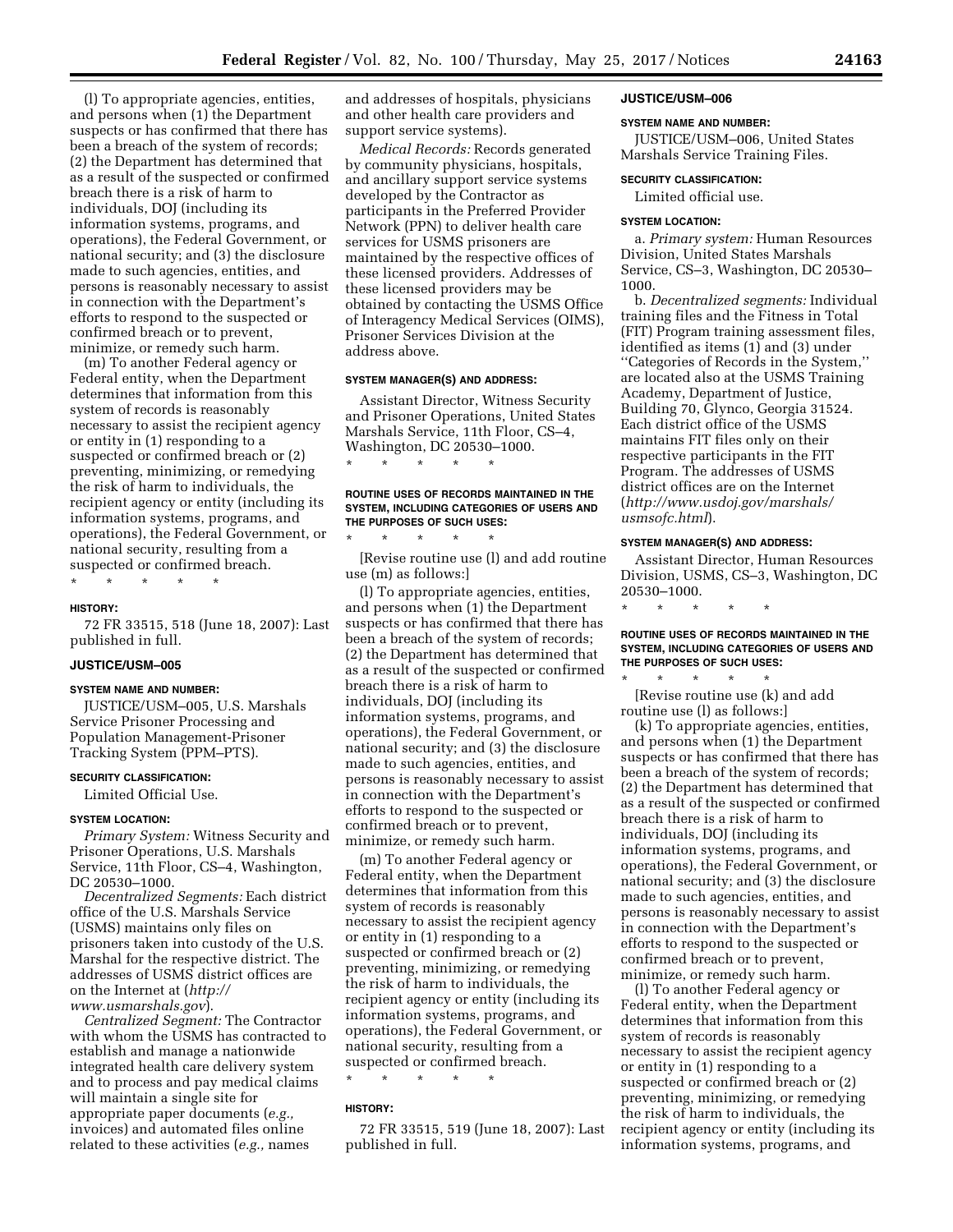operations), the Federal Government, or national security, resulting from a suspected or confirmed breach.

\* \* \* \* \*

#### **HISTORY:**

72 FR 33515, 522 (June 18, 2007): Last published in full.

# **JUSTICE/USM–007**

### **SYSTEM NAME AND NUMBER:**

JUSTICE/USM–007, Warrant Information Network (WIN).

# **SECURITY CLASSIFICATION:**

Limited Official Use.

# **SYSTEM LOCATION:**

*Primary System:* Investigative Services Division, U.S. Marshals Service (USMS), CS–4, Washington, DC 20530– 1000.

*Decentralized Segments:* Each district office of the USMS maintains their own files. The addresses of USMS district offices are available on the Internet at *[http://www.usdoj.gov/marshals/](http://www.usdoj.gov/marshals/usmsofc.html)  [usmsofc.html.](http://www.usdoj.gov/marshals/usmsofc.html)* 

#### **SYSTEM MANAGER(S) AND ADDRESS:**

Assistant Director, Investigative Services Division, U.S. Marshals Service, CS–4, Washington, DC 20530– 1000.

\* \* \* \* \*

### **ROUTINE USES OF RECORDS MAINTAINED IN THE SYSTEM, INCLUDING CATEGORIES OF USERS AND THE PURPOSES OF SUCH USES:**

\* \* \* \* \*

[Revise routine use (l) and add routine use (m) as follows:]

(l) To appropriate agencies, entities, and persons when (1) the Department suspects or has confirmed that there has been a breach of the system of records; (2) the Department has determined that as a result of the suspected or confirmed breach there is a risk of harm to individuals, DOJ (including its information systems, programs, and operations), the Federal Government, or national security; and (3) the disclosure made to such agencies, entities, and persons is reasonably necessary to assist in connection with the Department's efforts to respond to the suspected or confirmed breach or to prevent, minimize, or remedy such harm.

(m) To another Federal agency or Federal entity, when the Department determines that information from this system of records is reasonably necessary to assist the recipient agency or entity in (1) responding to a suspected or confirmed breach or (2) preventing, minimizing, or remedying the risk of harm to individuals, the recipient agency or entity (including its information systems, programs, and operations), the Federal Government, or national security, resulting from a suspected or confirmed breach.

\* \* \* \* \*

# **HISTORY:**

72 FR 9777 (March 5, 2007): Last published in full.

### **JUSTICE/USM–008**

#### **SYSTEM NAME AND NUMBER:**

JUSTICE/USM–008, Witness Security Files Information System.

#### **SECURITY CLASSIFICATION:**

Limited Official Use.

#### **SYSTEM LOCATION:**

Witness Security and Prisoner Operations, United States Marshals Service (USMS), CS–4, Washington, DC 20530–1000.

### **SYSTEM MANAGER(S) AND ADDRESS:**

Witness Security and Prisoner Operations, U.S. Marshals Service, CS– 4, Washington, DC 20530–1000. \* \* \* \* \*

#### **ROUTINE USES OF RECORDS MAINTAINED IN THE SYSTEM, INCLUDING CATEGORIES OF USERS AND THE PURPOSES OF SUCH USES:**

\* \* \* \* \* [Revise routine use (j) and add routine use (k) as follows:]

(j) To appropriate agencies, entities, and persons when (1) the Department suspects or has confirmed that there has been a breach of the system of records; (2) the Department has determined that as a result of the suspected or confirmed breach there is a risk of harm to individuals, DOJ (including its information systems, programs, and operations), the Federal Government, or national security; and (3) the disclosure made to such agencies, entities, and persons is reasonably necessary to assist in connection with the Department's efforts to respond to the suspected or confirmed breach or to prevent, minimize, or remedy such harm.

(k) To another Federal agency or Federal entity, when the Department determines that information from this system of records is reasonably necessary to assist the recipient agency or entity in (1) responding to a suspected or confirmed breach or (2) preventing, minimizing, or remedying the risk of harm to individuals, the recipient agency or entity (including its information systems, programs, and operations), the Federal Government, or national security, resulting from a suspected or confirmed breach.

\* \* \* \* \*

#### **HISTORY:**

72 FR 33515, 523 (June 18, 2007): Last published in full.

#### **JUSTICE/USM–009**

# **SYSTEM NAME AND NUMBER:**

JUSTICE/USM–009, Inappropriate Communications—Threat Information System.

### **SECURITY CLASSIFICATION:**

Limited Official Use.

#### **SYSTEM LOCATION:**

*Primary System:* Investigative Services Division, U.S. Marshals Service (USMS), CS–4, Washington, DC 20530– 1000.

*Decentralized Segments:* Each district office of the USMS maintains their own files. The addresses of USMS district offices are available on the Internet at *[http://www.usdoj.gov/marshals/](http://www.usdoj.gov/marshals/usmsofc.html)  [usmsofc.html.](http://www.usdoj.gov/marshals/usmsofc.html)* 

#### **SYSTEM MANAGER(S) AND ADDRESS:**

Assistant Director, Investigative Services Division, U.S. Marshals Service, CS–4, Washington, DC 20530– 1000.

\* \* \* \* \*

\* \* \* \* \*

### **ROUTINE USES OF RECORDS MAINTAINED IN THE SYSTEM, INCLUDING CATEGORIES OF USERS AND THE PURPOSES OF SUCH USES:**

[Revise routine use (l) and add routine use (m) as follows:]

(l) To appropriate agencies, entities, and persons when (1) the Department suspects or has confirmed that there has been a breach of the system of records; (2) the Department has determined that as a result of the suspected or confirmed breach there is a risk of harm to individuals, DOJ (including its information systems, programs, and operations), the Federal Government, or national security; and (3) the disclosure made to such agencies, entities, and persons is reasonably necessary to assist in connection with the Department's efforts to respond to the suspected or confirmed breach or to prevent, minimize, or remedy such harm.

(m) To another Federal agency or Federal entity, when the Department determines that information from this system of records is reasonably necessary to assist the recipient agency or entity in (1) responding to a suspected or confirmed breach or (2) preventing, minimizing, or remedying the risk of harm to individuals, the recipient agency or entity (including its information systems, programs, and operations), the Federal Government, or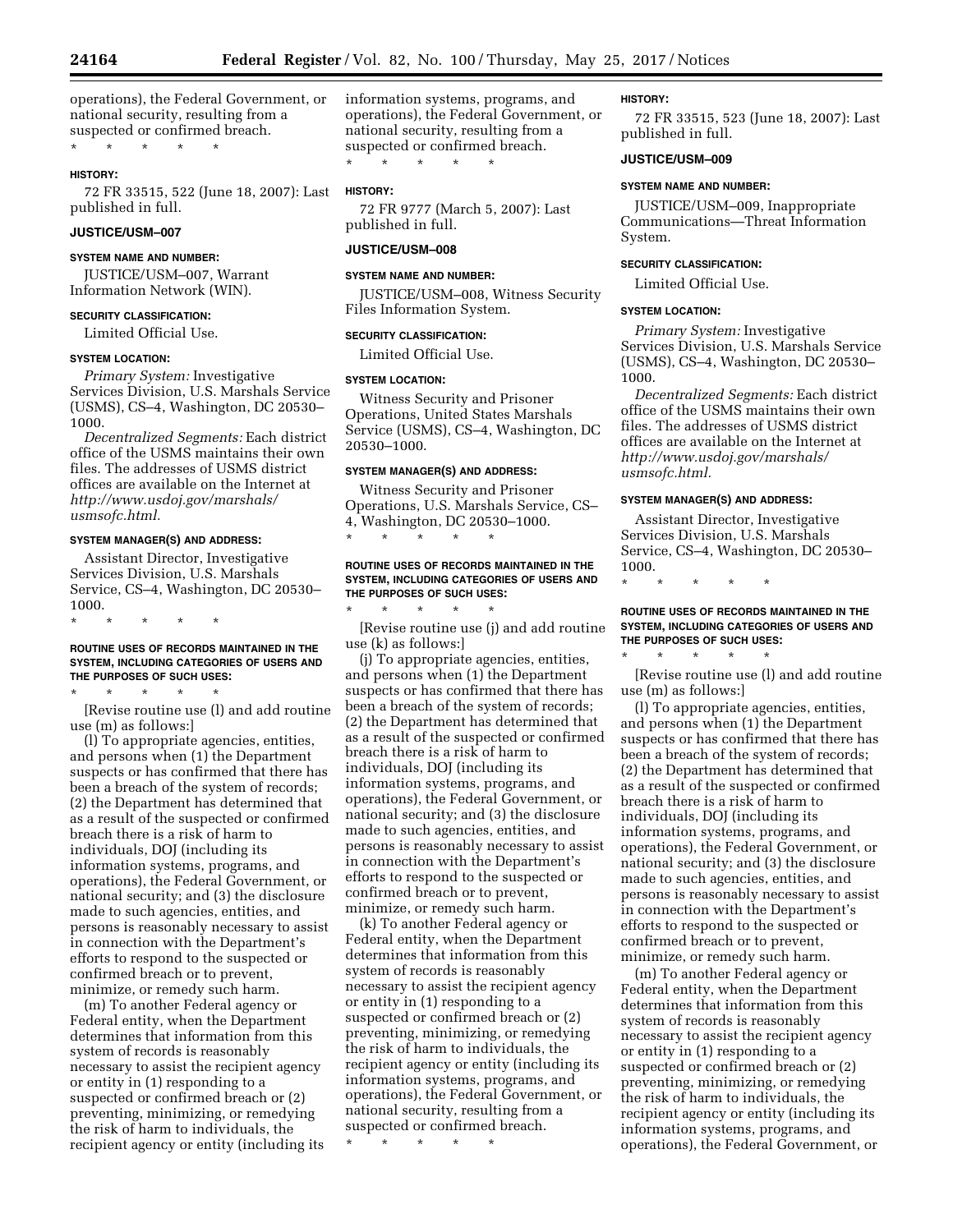national security, resulting from a suspected or confirmed breach. \* \* \* \* \*

#### **HISTORY:**

72 FR 33515, 524 (June 18, 2007): Last published in full.

# **JUSTICE/USM–010**

# **SYSTEM NAME AND NUMBER:**

JUSTICE/USM–010, Judicial Facility Security Index System.

#### **SECURITY CLASSIFICATION:**

Limited Official Use.

#### **SYSTEM LOCATION:**

Judicial Security Division, United States Marshals Service (USMS), CS–3, Washington, DC 20530–1000.

#### **SYSTEM MANAGER(S) AND ADDRESS:**

Chief, Judicial Facility Security Program, Judicial Security Division, U.S. Marshals Service, CS–3, Washington, DC 20530–1000.

\* \* \* \* \*

#### **ROUTINE USES OF RECORDS MAINTAINED IN THE SYSTEM, INCLUDING CATEGORIES OF USERS AND THE PURPOSES OF SUCH USES:**

\* \* \* \* \* [Revise routine use (k) and add routine use (l) as follows:]

(k) To appropriate agencies, entities, and persons when (1) the Department suspects or has confirmed that there has been a breach of the system of records; (2) the Department has determined that as a result of the suspected or confirmed breach there is a risk of harm to individuals, DOJ (including its information systems, programs, and operations), the Federal Government, or national security; and (3) the disclosure made to such agencies, entities, and persons is reasonably necessary to assist in connection with the Department's efforts to respond to the suspected or confirmed breach or to prevent, minimize, or remedy such harm.

(l) To another Federal agency or Federal entity, when the Department determines that information from this system of records is reasonably necessary to assist the recipient agency or entity in (1) responding to a suspected or confirmed breach or (2) preventing, minimizing, or remedying the risk of harm to individuals, the recipient agency or entity (including its information systems, programs, and operations), the Federal Government, or national security, resulting from a suspected or confirmed breach. \* \* \* \* \*

# **HISTORY:**

72 FR 33515, 526 (June 18, 2007): Last published in full.

# **JUSTICE/USM–011**

#### **SYSTEM NAME AND NUMBER:**

JUSTICE/USM–011, Judicial Protection Information System.

# **SECURITY CLASSIFICATION:**

Limited Official Use.

### **SYSTEM LOCATION:**

*Primary System:* Judicial Security Division, United States Marshals Service (USMS), CS–3, Washington, DC 20530–1000.

*Decentralized Segments:* Each USMS district office maintains their own files. The addresses of the USMS district offices are available on the Internet at *[http://www.usdoj.gov/marshals/](http://www.usdoj.gov/marshals/usmsofc.html)  [usmsofc.html.](http://www.usdoj.gov/marshals/usmsofc.html)* 

# **SYSTEM MANAGER(S) AND ADDRESS:**

\* \* \* \* \*

Chief, Court Security Program, Judicial Security Division, U.S. Marshals Service, CS–3, Washington, DC 20530–1000.

### **ROUTINE USES OF RECORDS MAINTAINED IN THE SYSTEM, INCLUDING CATEGORIES OF USERS AND THE PURPOSES OF SUCH USES:**

\* \* \* \* \* [Revise routine use (j) and add routine use (k) as follows:]

(j) To appropriate agencies, entities, and persons when (1) the Department suspects or has confirmed that there has been a breach of the system of records; (2) the Department has determined that as a result of the suspected or confirmed breach there is a risk of harm to individuals, DOJ (including its information systems, programs, and operations), the Federal Government, or national security; and (3) the disclosure made to such agencies, entities, and persons is reasonably necessary to assist in connection with the Department's efforts to respond to the suspected or confirmed breach or to prevent, minimize, or remedy such harm.

(k) To another Federal agency or Federal entity, when the Department determines that information from this system of records is reasonably necessary to assist the recipient agency or entity in (1) responding to a suspected or confirmed breach or (2) preventing, minimizing, or remedying the risk of harm to individuals, the recipient agency or entity (including its information systems, programs, and operations), the Federal Government, or national security, resulting from a suspected or confirmed breach.

\* \* \* \* \*

### **HISTORY:**

72 FR 33515, 527 (June 18, 2007): Last published in full.

#### **JUSTICE/USM–013**

#### **SYSTEM NAME AND NUMBER:**

JUSTICE/USM–013, U.S. Marshals Service Administrative Proceedings, Claims and Civil Litigation Files.

#### **SECURITY CLASSIFICATION:**

Limited Official Use.

### **SYSTEM LOCATION:**

Office of General Counsel, U.S. Marshals Service (USMS), CS–3, Washington, DC 20530–1000.

### **SYSTEM MANAGER(S) AND ADDRESS:**

General Counsel, Office of General Counsel, U.S. Marshals Service, CS–3, Washington, DC 20530–1000.

\* \* \* \* \*

#### **ROUTINE USES OF RECORDS MAINTAINED IN THE SYSTEM, INCLUDING CATEGORIES OF USERS AND THE PURPOSES OF SUCH USES:**

\* \* \* \* \* [Revise routine use (l) and add routine use (m) as follows:]

(l) To appropriate agencies, entities, and persons when (1) the Department suspects or has confirmed that there has been a breach of the system of records; (2) the Department has determined that as a result of the suspected or confirmed breach there is a risk of harm to individuals, DOJ (including its information systems, programs, and operations), the Federal Government, or national security; and (3) the disclosure made to such agencies, entities, and persons is reasonably necessary to assist in connection with the Department's efforts to respond to the suspected or confirmed breach or to prevent, minimize, or remedy such harm.

(m) To another Federal agency or Federal entity, when the Department determines that information from this system of records is reasonably necessary to assist the recipient agency or entity in (1) responding to a suspected or confirmed breach or (2) preventing, minimizing, or remedying the risk of harm to individuals, the recipient agency or entity (including its information systems, programs, and operations), the Federal Government, or national security, resulting from a suspected or confirmed breach.

\* \* \* \* \*

#### **HISTORY:**

72 FR 33515, 529 (June 18, 2007): Last published in full.

# **JUSTICE/USM–016**

#### **SYSTEM NAME AND NUMBER:**

JUSTICE/USM–016, U.S. Marshals Service (USMS) Key Control Record System.